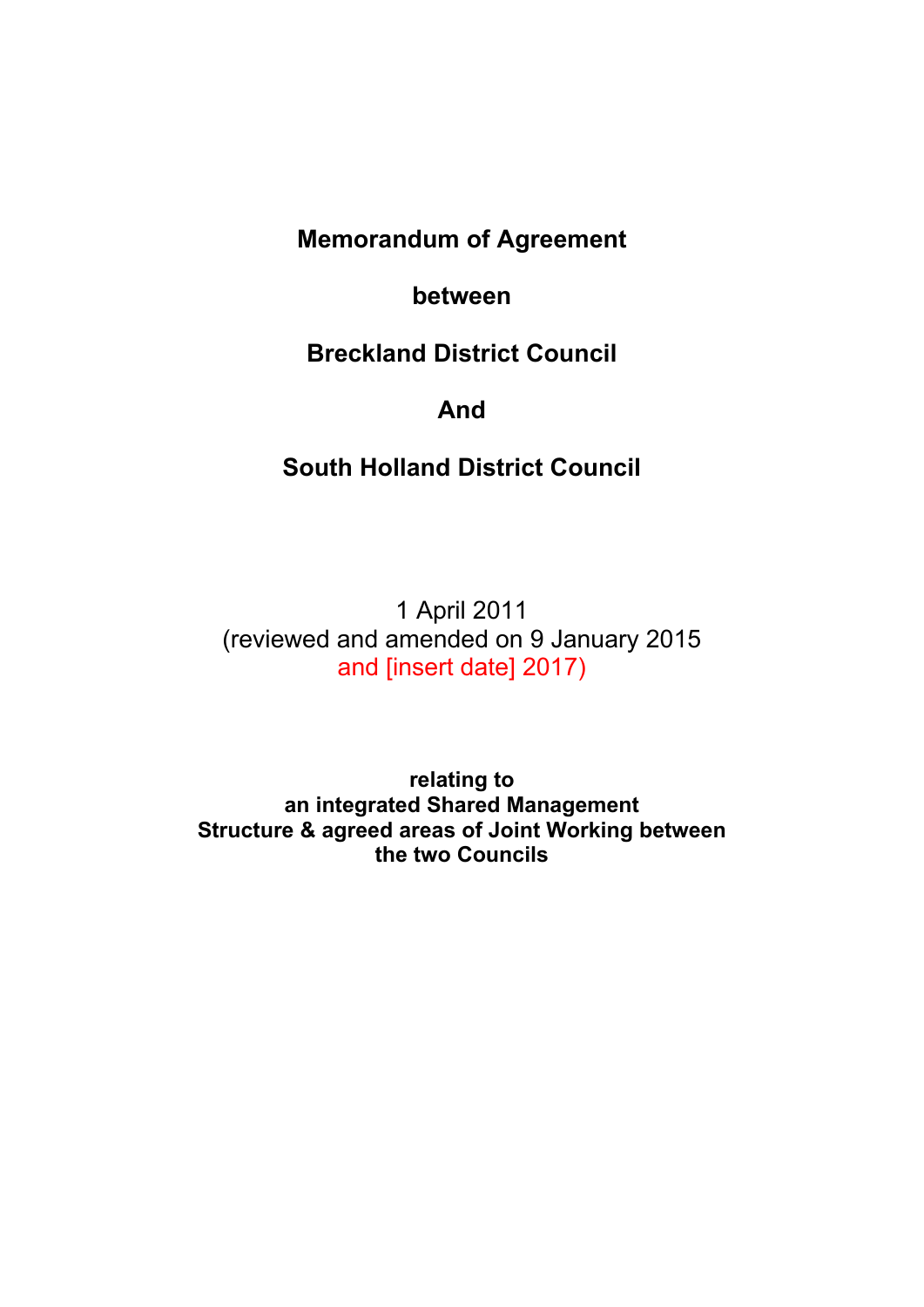# **CONTENTS**

| Clause           | Description (page numbers will need amending if tracked changes<br>accepted) | Page           |
|------------------|------------------------------------------------------------------------------|----------------|
| $\mathbf 1$ .    | Introduction                                                                 | $\overline{2}$ |
| 2.               | <b>Background and Overview</b>                                               | $\overline{2}$ |
| 3.               | <b>Definitions</b>                                                           | 3              |
| $\overline{4}$ . | Preliminary                                                                  | 5              |
| 5.               | The Joint Committees and Joint Strategy Board                                | 6              |
| 6.               | <b>Shared Management Structure</b>                                           | $\overline{7}$ |
| 7 <sub>1</sub>   | Finance                                                                      | 8              |
| 8.               | <b>Termination and Review</b>                                                | 9              |
| 9.               | <b>Head of Paid Service</b>                                                  | 10             |
| 10.              | <b>Head of Paid Service: Supplementary</b>                                   | 11             |
| 11.              | <b>Dispute Resolution</b>                                                    | 11             |
| 12.              | No Fetter of Discretion                                                      | 12             |
| 13.              | Liabilities                                                                  | 12             |
| 14.              | <b>Intellectual Property Rights</b>                                          | 12             |
| 15.              | <b>Notices</b>                                                               | 13             |
| 16.              | <b>Rights and Duties Reserved</b>                                            | 13             |
| 17.              | Legal and other Fees                                                         | 13             |
| 18.              | Provision of Statistical Information Accounts and other Documents etc        | 13             |
| 19.              | Audit                                                                        | 13             |
| 20.              | No partnership                                                               | 14             |
| 21.              | Anti-Corruption                                                              | 14             |
| 22.              | Discrimination                                                               | 14             |
| 23.              | Human Rights                                                                 | 15             |
| 24.              | Freedom of Information                                                       | 15             |
| 25.              | Survival of this Agreement                                                   | 15             |
| 26.              | Whole Agreement                                                              | 15             |
| 27.              | Waiver                                                                       | 15             |
| 28.              | Severance                                                                    | 15             |
| 29.              | Headings                                                                     | 16             |
| 30.              | Governing Law                                                                | 16             |
| 31.              | Contracts (Rights of Third Parties) Act 1999                                 | 16             |
| 32.              | Non-assignment                                                               | 16             |
| 33.              | Disruption                                                                   | 16             |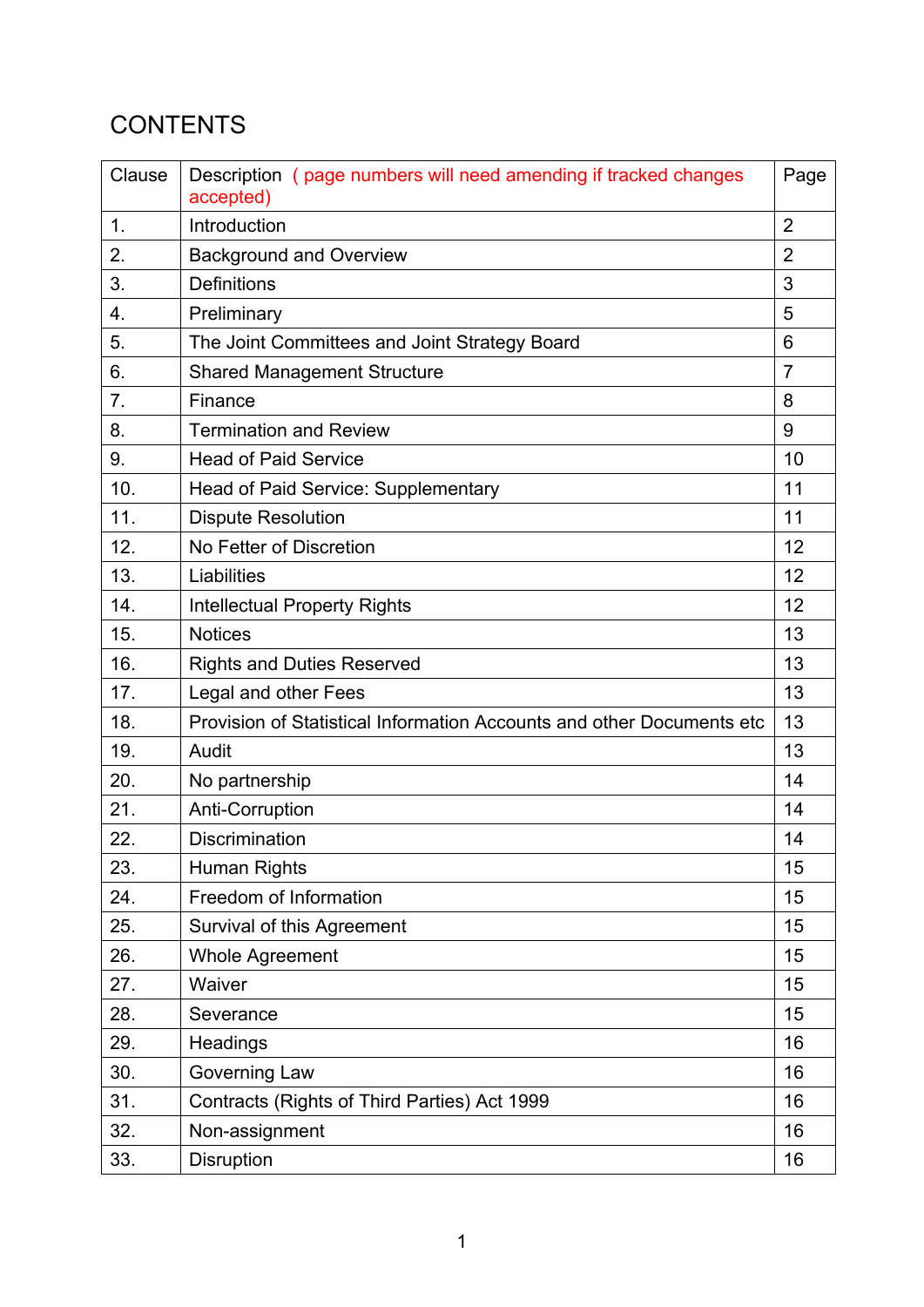| $\sim$<br>- 34. | .;afetv⊹<br>.<br>$\cdots$ |  |
|-----------------|---------------------------|--|
|                 |                           |  |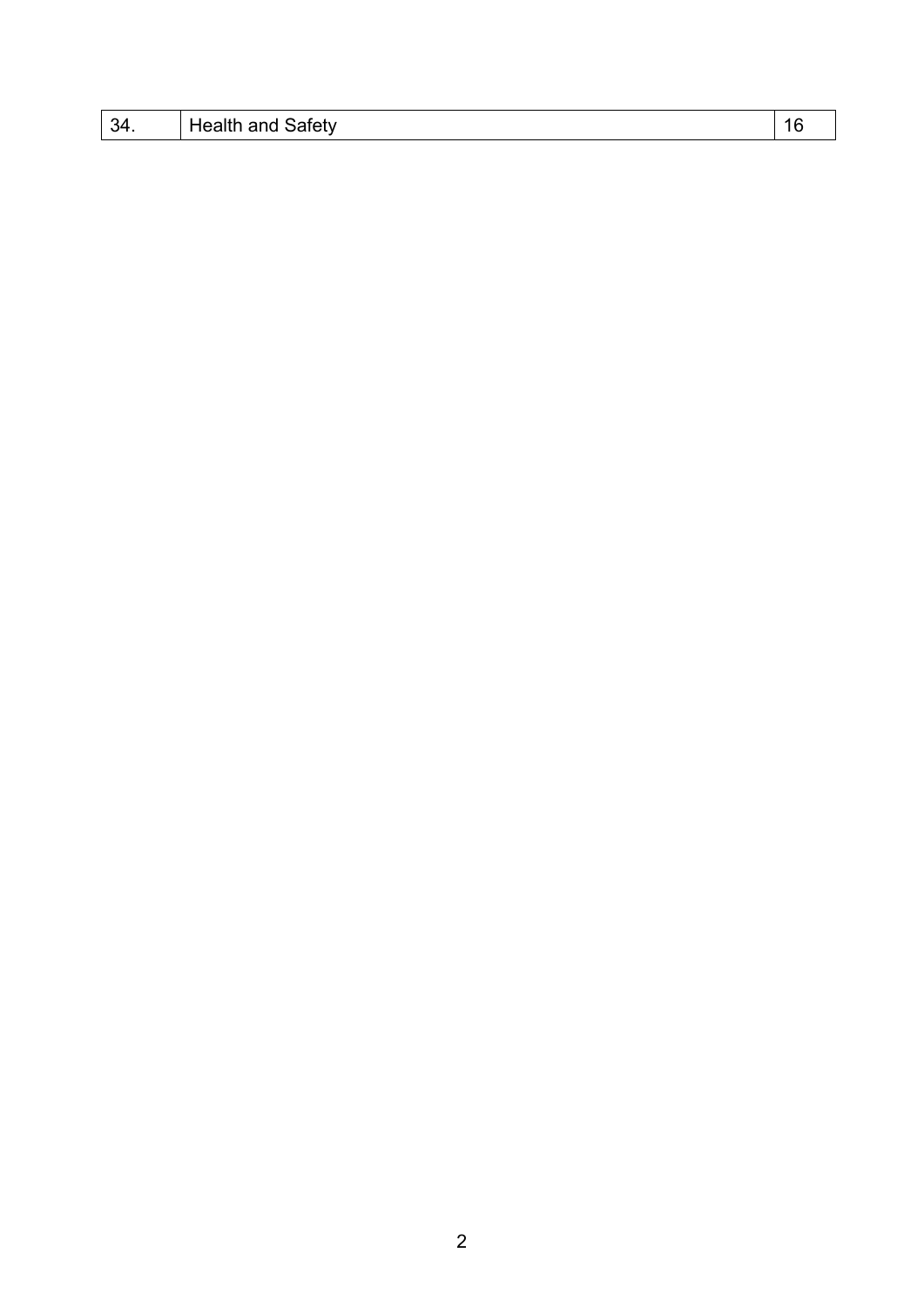## **Memorandum of Agreement**

**Dated: 1 April 2011**

## **The Parties**

(1) **Breckland District Council** whose principal office is at Elizabeth House, Walpole Loke, Dereham, Norfolk NR19 1EE ('Breckland District Council')

**and**

(2) **South Holland District Council** whose principal office is at Council Offices, Priory Road, Spalding, Lincolnshire PE11 2XE ('South Holland District Council').

### **1. Introduction**

- 1.1 This Memorandum of Agreement between the Councils sets out:
	- a) The purpose and aims of the shared management structure and agreed areas of joint working; and
	- b) The basis on which the Councils shall operate.

## **2. Background and Overview**

- 2.1 Section 113 (1) of the Local Government Act 1972 provides that a local authority may enter into an agreement with another local authority for the placing at the disposal of the latter for the purposes of their functions, on such terms as may be provided by the agreement, of the services and officers employed by the former.
- 2.2 At their meetings on 28 July 2010 and 12 August 2010 South Holland District Council and Breckland District Council respectively decided to prepare proposals for an integrated shared management structure covering agreed areas of joint working between the Councils.
- 2.3 At its meeting on 11 August 2010 South Holland District Council agreed to the secondment of its Chief Executive, to Breckland District Council for 50% of his/her time and at its meeting on 12 August 2010 Breckland District Council approved the appointment of its Chief Executive and Head of the Paid Service in a joint arrangement with South Holland District Council.
- 2.4 The requirements of the shared management structure are:
	- $\circ$  To make financial savings to the combined staffing costs of the existing management structures exceeding 35% plus other consequential savings.
	- $\circ$  To provide adequate management capacity to both authorities.
	- o For each council individually to continue to exercise democratically accountable local government in their respective areas and have their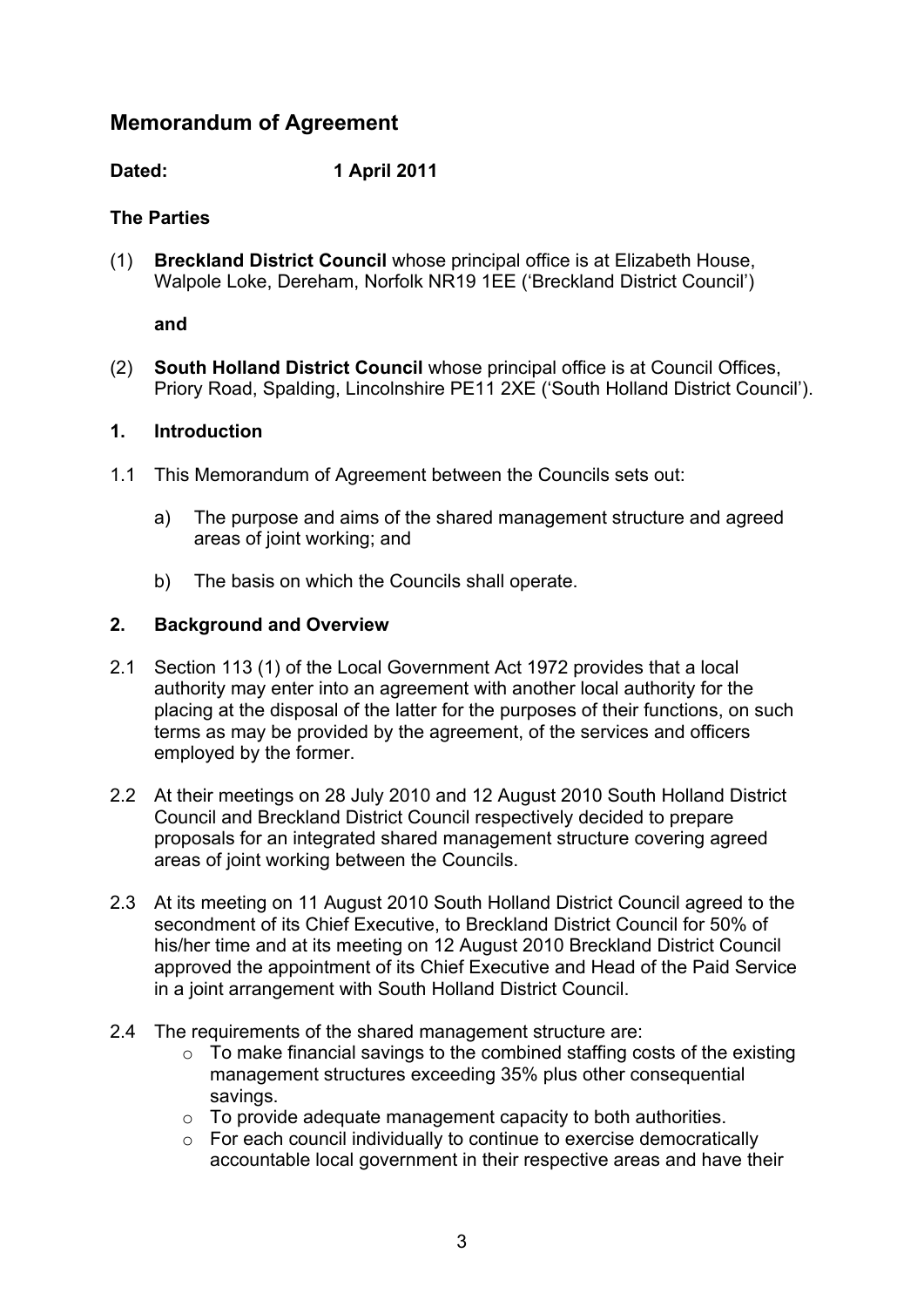own governance arrangements whilst sharing management of agreed internal and external services.

- $\circ$  To provide opportunity and ease the transition to more joint commissioning of services and sharing resources where a business case supports such a decision.
- o To be capable of both contraction if for example client roles for external services are combined and expansion if for example a third local authority wished to join, without the need to fundamentally redesign the structure.
- 2.5 Whilst the primary purpose of the Shared Management Structure is to provide an integrated structure comprising managers and other senior staff, the parties have also recognised the benefits of placing some non-senior staff employed by one of them at the disposal of the other in agreed service areas.
- 2.6 Although the shared management structure may provide opportunities and ease the transition to joint commissioning of services and sharing resources, this agreement does not commit either council to the commissioning of joint services.
- 2.7 At their respective meetings on 15 December and 16 December 2010 the Councils resolved to enter into this Agreement.

#### **NOW IT IS HEREBY AGREED as follows**

#### **3. Definitions**

In this Agreement the following terms shall have the following meanings:

| <b>Term</b>              | Meaning                                                                                                                                                                                             |
|--------------------------|-----------------------------------------------------------------------------------------------------------------------------------------------------------------------------------------------------|
| <b>Chief Executive</b>   | the officer for the time being appointed as Chief<br><b>Executive of the Councils</b>                                                                                                               |
| Clause                   | a Clause in this Agreement                                                                                                                                                                          |
| <b>Commencement Date</b> | 1 April 2011                                                                                                                                                                                        |
| Council                  | South Holland District Council or Breckland District<br>Council as the case may be                                                                                                                  |
| Councils                 | both South Holland District Council and Breckland<br><b>District Council</b>                                                                                                                        |
| Cabinet                  | The Cabinet of Breckland District Council or the<br>Cabinet of South Holland District Council as the case<br>may be appointed in accordance with Part II of the<br><b>Local Government Act 2000</b> |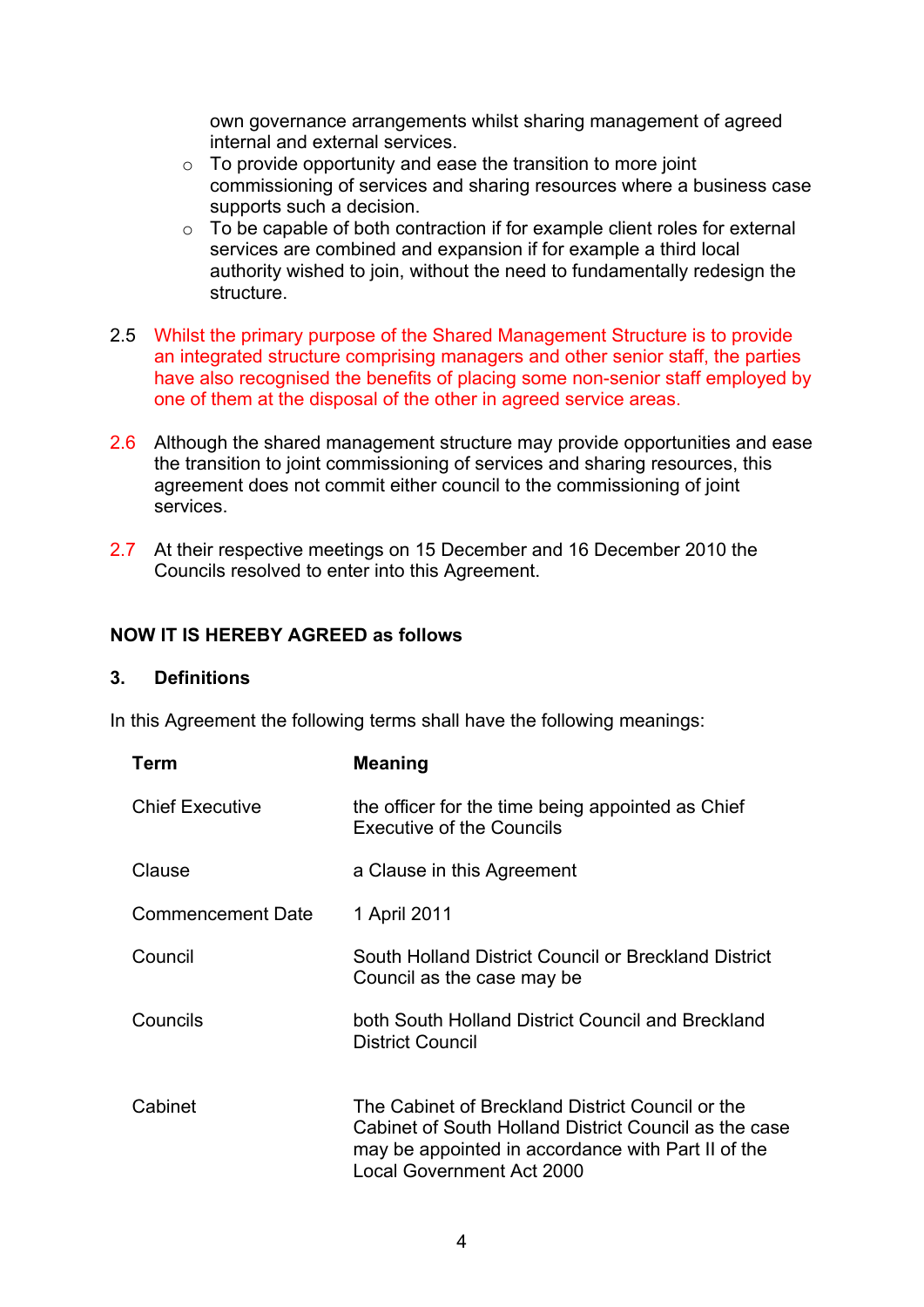| <b>Executive Arrangements</b>                           | construed in accordance with Part II of the Local<br>Government Act 2000                                                                                                                                                                                                                                                                                                                                                                                                                                                                                                                                                                                                                                                                                |
|---------------------------------------------------------|---------------------------------------------------------------------------------------------------------------------------------------------------------------------------------------------------------------------------------------------------------------------------------------------------------------------------------------------------------------------------------------------------------------------------------------------------------------------------------------------------------------------------------------------------------------------------------------------------------------------------------------------------------------------------------------------------------------------------------------------------------|
| <b>Expenses</b>                                         | shall be interpreted in accordance with Clause 7                                                                                                                                                                                                                                                                                                                                                                                                                                                                                                                                                                                                                                                                                                        |
| <b>Head of Paid Service</b>                             | the officer for the time being appointed under Section 4<br>of the Local Government and Housing Act 1989<br>(currently the Chief Executive)                                                                                                                                                                                                                                                                                                                                                                                                                                                                                                                                                                                                             |
| <b>Intellectual Property</b><br>Rights                  | All patents, rights to inventions, copyright and related<br>rights, trademarks and service marks, business names<br>and domain names, rights in get-up, goodwill, rights in<br>designs, rights in computer software, database rights,<br>rights to use, and protect the confidentiality of,<br>confidential information (including know-how) and all<br>other intellectual property rights, in each case whether<br>registered or unregistered and including all applications<br>and rights to apply for and be granted, renewals or<br>extensions of, and rights to claim priority from, such<br>rights and all similar or equivalent rights or forms of<br>protection which subsist or will subsist now or in the<br>future in any part of the world. |
| Leader of the Council                                   | Leader of Breckland District Council or Leader of South<br>Holland District Council for the time being as the case<br>may be                                                                                                                                                                                                                                                                                                                                                                                                                                                                                                                                                                                                                            |
| The Joint Committees                                    | the Joint Appointments and Disciplinary Committee and<br>the Joint Appointments and Disciplinary Appeals<br>Committee                                                                                                                                                                                                                                                                                                                                                                                                                                                                                                                                                                                                                                   |
| The Joint Appointments<br>and Disciplinary<br>Committee | the Joint Appointments and Disciplinary Committee<br>established by the<br>resolutions of the Councils at their respective meetings<br>on 15 December and 16 December 2010 and the terms<br>of reference as amended from time to time and as set<br>out in the respective Councils Constitution and found at<br>(insert hyperlink).                                                                                                                                                                                                                                                                                                                                                                                                                     |
| The Joint Appointments                                  | the Joint Appointments and Disciplinary Appeals<br>Committee                                                                                                                                                                                                                                                                                                                                                                                                                                                                                                                                                                                                                                                                                            |
| and Disciplinary<br><b>Appeals Committee</b>            | established by the resolutions of the Councils at their<br>respective meetings on 15 December and 16<br>December 2010 and with the terms of reference as                                                                                                                                                                                                                                                                                                                                                                                                                                                                                                                                                                                                |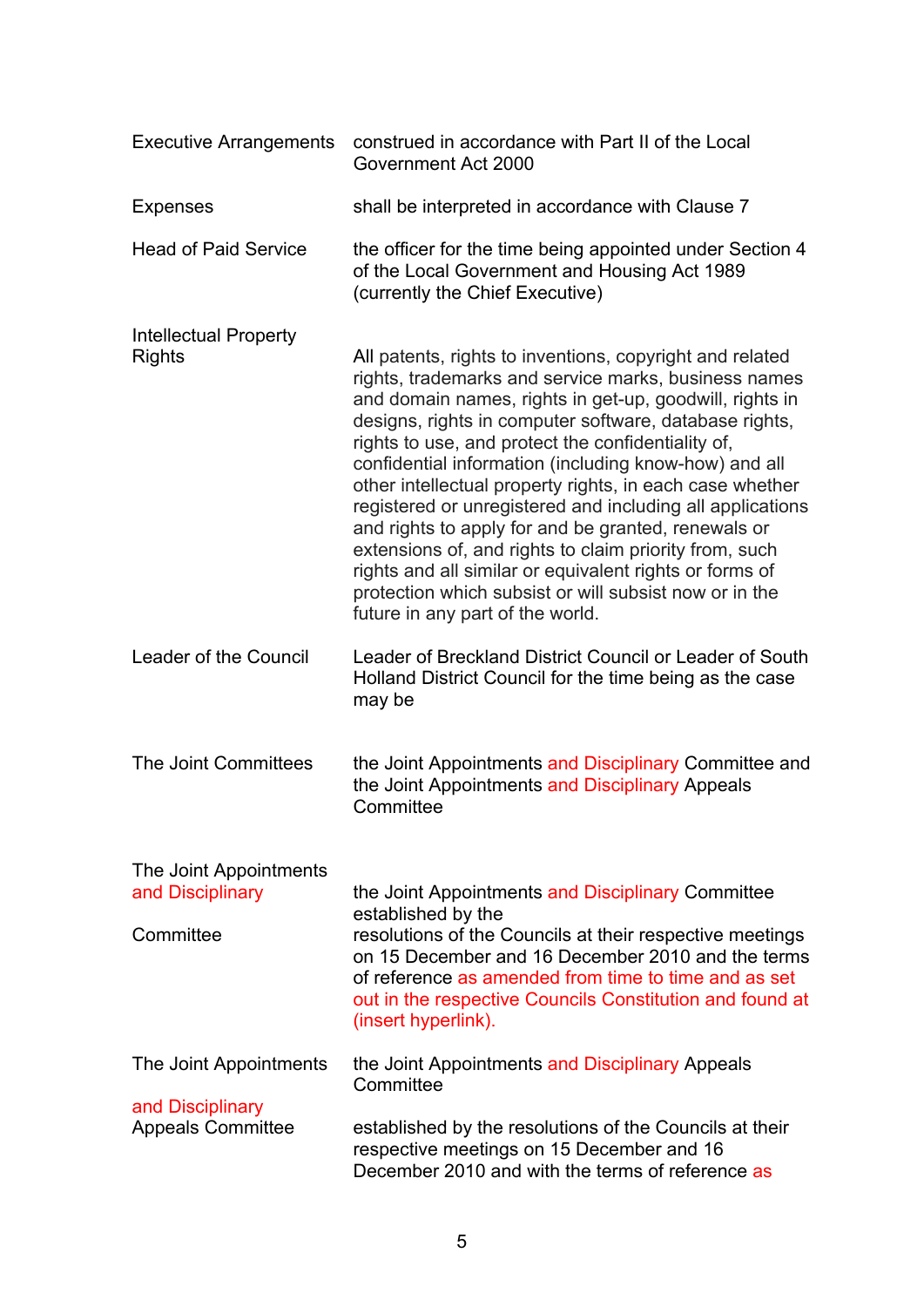amended from time to time and set out in the respective Council's Constitution and found at (insert hyperlink)

|                                         | The Joint Strategy Board the advisory body established with the terms of<br>reference set out at Schedule 1                                                                                                                                                            |
|-----------------------------------------|------------------------------------------------------------------------------------------------------------------------------------------------------------------------------------------------------------------------------------------------------------------------|
| Legal Adviser                           | the person for the time being appointed by Breckland<br>District Council or South Holland District Council to<br>provide legal advice to the Council or Councils and may<br>be an officer of the Council or Councils or an external<br>person who is legally qualified |
| <b>Monitoring Officer</b>               | the officer for the time being appointed under Section 5<br>of the Local Government and Housing Act 1989                                                                                                                                                               |
| <b>Shared Management</b>                | Managers and other senior and non senior staff<br>employed within the joint structure who shall be<br>appointed by one Council and placed at the disposal of<br>the other Council.                                                                                     |
| <b>Shared Senior</b><br>Management Team | the Shared Senior Management Team established by<br>Clause 6                                                                                                                                                                                                           |
| Section 151 Officer                     | the officer for the time being appointed under Section<br>151 of the Local Government Act 1972                                                                                                                                                                         |

#### **4. Preliminary**

- 4.1 This Agreement is made pursuant to
	- (a) Sections 101 and 102 of the Local Government Act 1972 (delegation to joint committees);
	- (b) Section 112 of the Local Government Act 1972 (duty to appoint officers);
	- (c) Section 113 of the Local Government Act 1972 (power to place staff at the disposal of other local authorities);
	- (d) Section 1 of the Localism Act 2011 (local authorities' general power of competence);
	- (e) Sections 14 and 20 of the Local Government Act 2000 and The Local Authorities (Arrangements for the Discharge of Functions) (England) Regulations 2000/2851 (joint arrangements for the exercise of executive functions)

and all other enabling powers.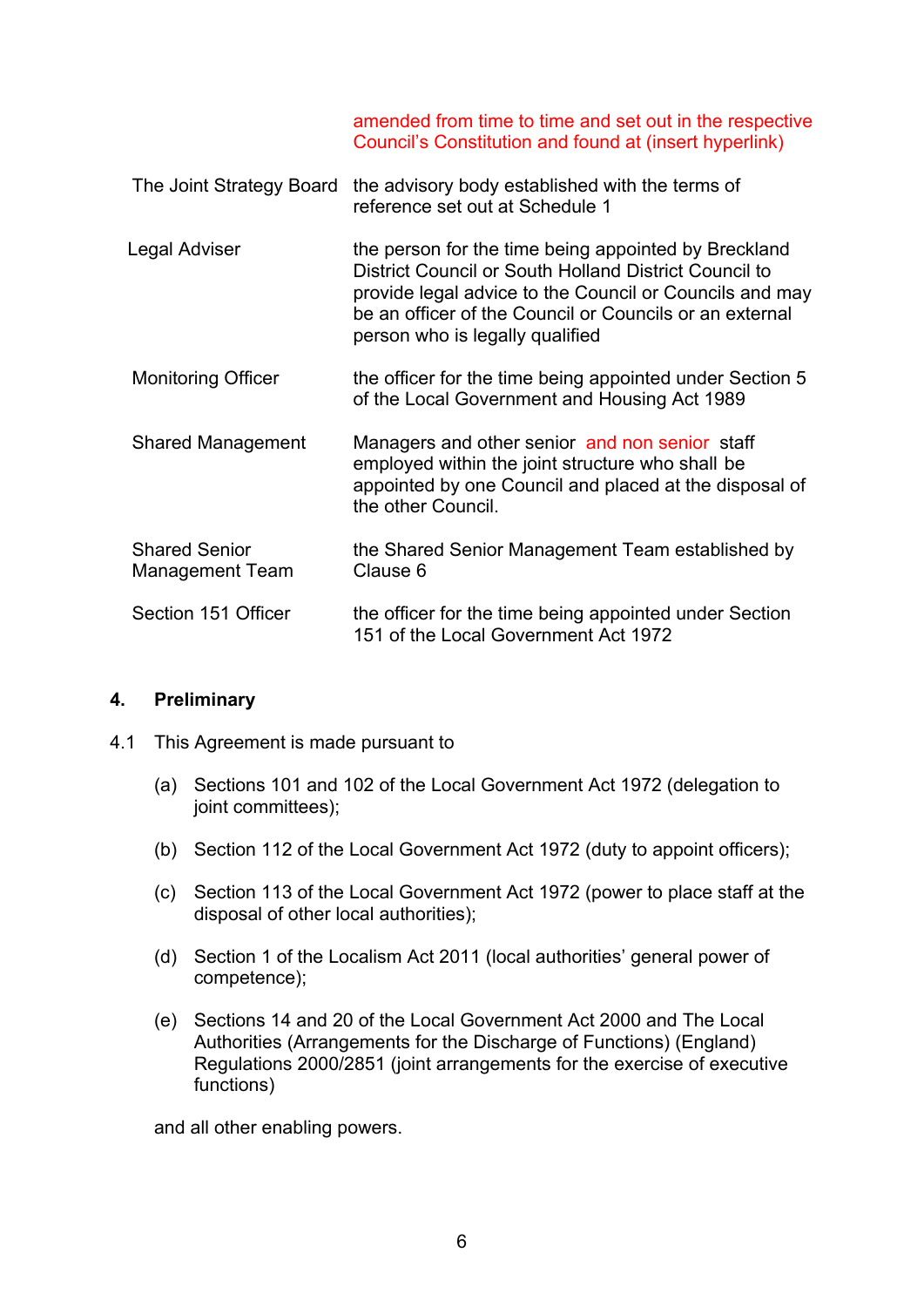- 4.2 This Agreement has been entered into by the Councils by virtue of the resolutions of the Councils at their respective meetings on 15 December and 16 December 2010.
- 4.3 This Agreement shall commence on the Commencement Date and subject to Clause 8 (Termination and Review) shall continue in full force and effect until the Councils agree to terminate it.
- 4.4 The Councils shall at all times co-operate with each other and shall observe the following key principles:
	- trust, transparency, integrity and respect
	- effective working relationships
	- co-operation, collaboration, and information-sharing whilst respecting the confidentiality of the other Council
	- accountability
	- openness to change
	- systematic and outcome focussed
	- respect of the commercial sensitivity of relevant data
- 4.5 The Councils shall each use their best endeavours to ensure that their contractors and other partners operate and provide their services and servicerelated information and data to the relevant Council in such a manner as to support the aims of this Agreement generally and in a manner which observes and supports the obligations set out in sub-clause 4.4 above

### **5. The Joint Committees and Joint Strategy Board**

- 5.1 The Councils have established the Joint Committees:
	- Joint Appointments and Disciplinary Committee
	- Joint Appointments and Disciplinary Appeals Committee
- 5.2 The Joint Committees had terms of reference agreed by the Councils at their respective meetings on 15 December and 16 December 2010 Such other amended terms of reference as they may recommend to the Councils and as the Councils shall approve shall be implemented. The current terms of reference or such terms of reference as from time to time are agreed can be found at (insert hyperlink).
- 5.3 The Joint Strategy Board shall not be a formal joint committee within the meaning of the Local Government Acts unless and until resolved otherwise. It shall meet, operate and be serviced in accordance with its terms of reference at Schedule 1
- 5.4 The Joint Appointments and Disciplinary Committee and the Joint Appointment and Disciplinary Appeals Committee shall be joint committees within the meaning of section 101 (5) of the Local Government Act 1972 and each council shall allocate its members to the Joint Committee in accordance with the rules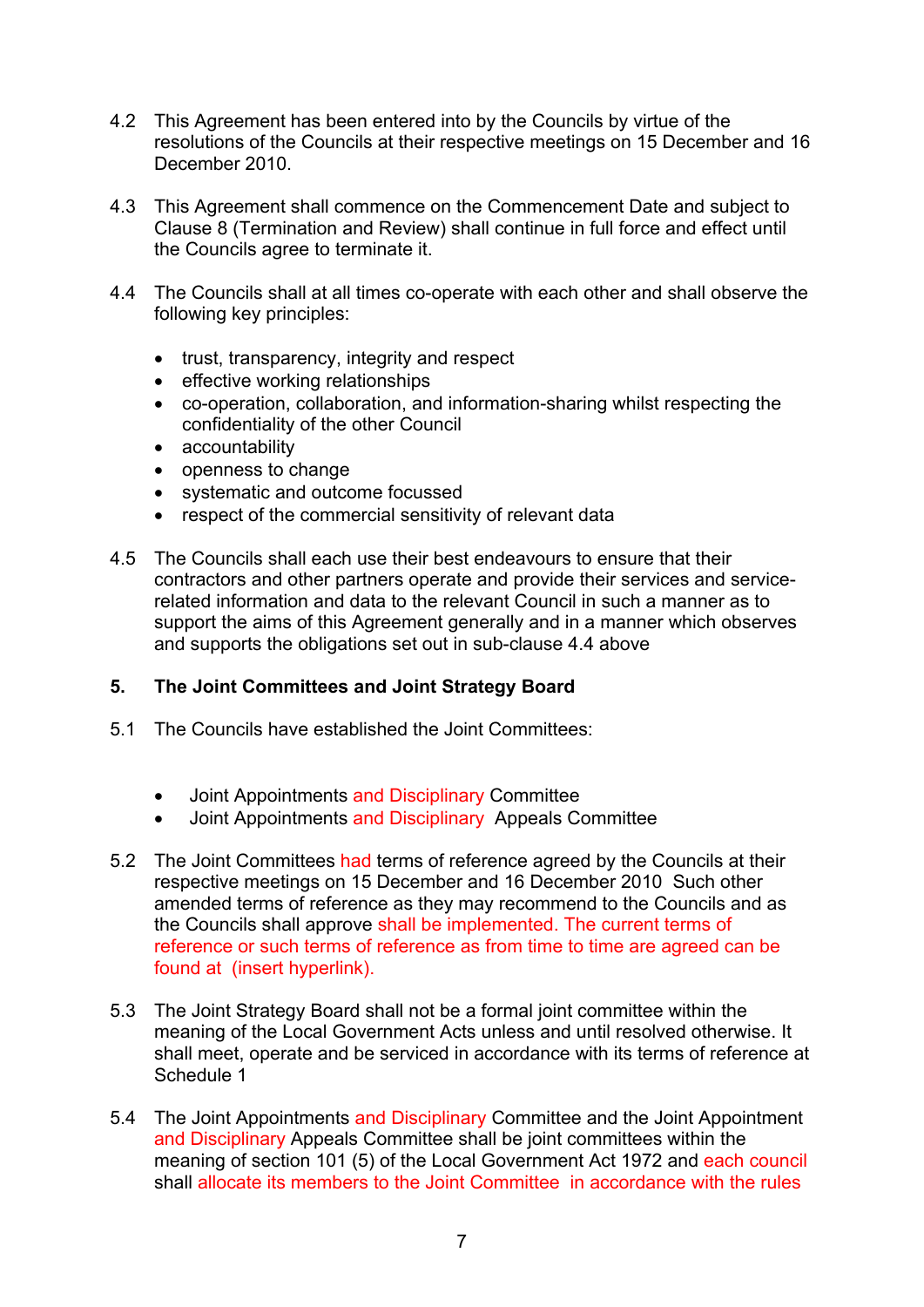on political balance set out in Part I of the Local Government & Housing Act 1989.

- 5.5 The Joint Appointments and Disciplinary Committee and the Joint Appointment and Disciplinary Appeals Committee shall be serviced by staff from either Council unless otherwise agreed in writing between the Councils and where there is any conflict with the terms of this Agreement then this Agreement shall prevail.
- 5.6 Notwithstanding Clause 7 (Finance) below each Council shall meet any cost that they incur arising from meetings of the Joint Committees and/or the Joint Strategy Board.
- 5.7 The Joint Committees shall take into account advice from officers of the Councils.
- 5.8 The Joint Committees shall meet as and when necessary having regard to their terms of reference.
- 5.9 Where decisions are taken by one or other of the Joint Committees the following principles and conditions shall apply:
	- (a) the Joint Committees shall have proper regard to any relevant resolution of one Council provided that such resolution is not to the detriment of the other Council;
	- (b) the Joint Committees shall satisfy themselves that any inter Council consultation has been carried out;
	- (c) the taking of decisions shall be subject to there being appropriate and adequate budgetary provision by the Councils;
	- (d) any decision which could have legal implications shall be taken in consultation with the Monitoring Officer and Legal Adviser;
	- (e) any decision which could have financial implications shall be taken in consultation with the Section 151 Officer;
- 5.10 The Joint Committees shall not be bodies corporate nor shall they have the functions of acquiring or holding assets employing staff or entering into contracts.

#### **6. The Shared Management Structure and the application of section 113 of the Local Government Act 1972**

6.1 The Councils agreed at their respective meetings on 15 December 2010 and 16 December 2010 to the creation of a Shared Management Structure. The current structure or such structure as amended from time to time can be obtained from the Monitoring Officer or located at linsert hyperlink].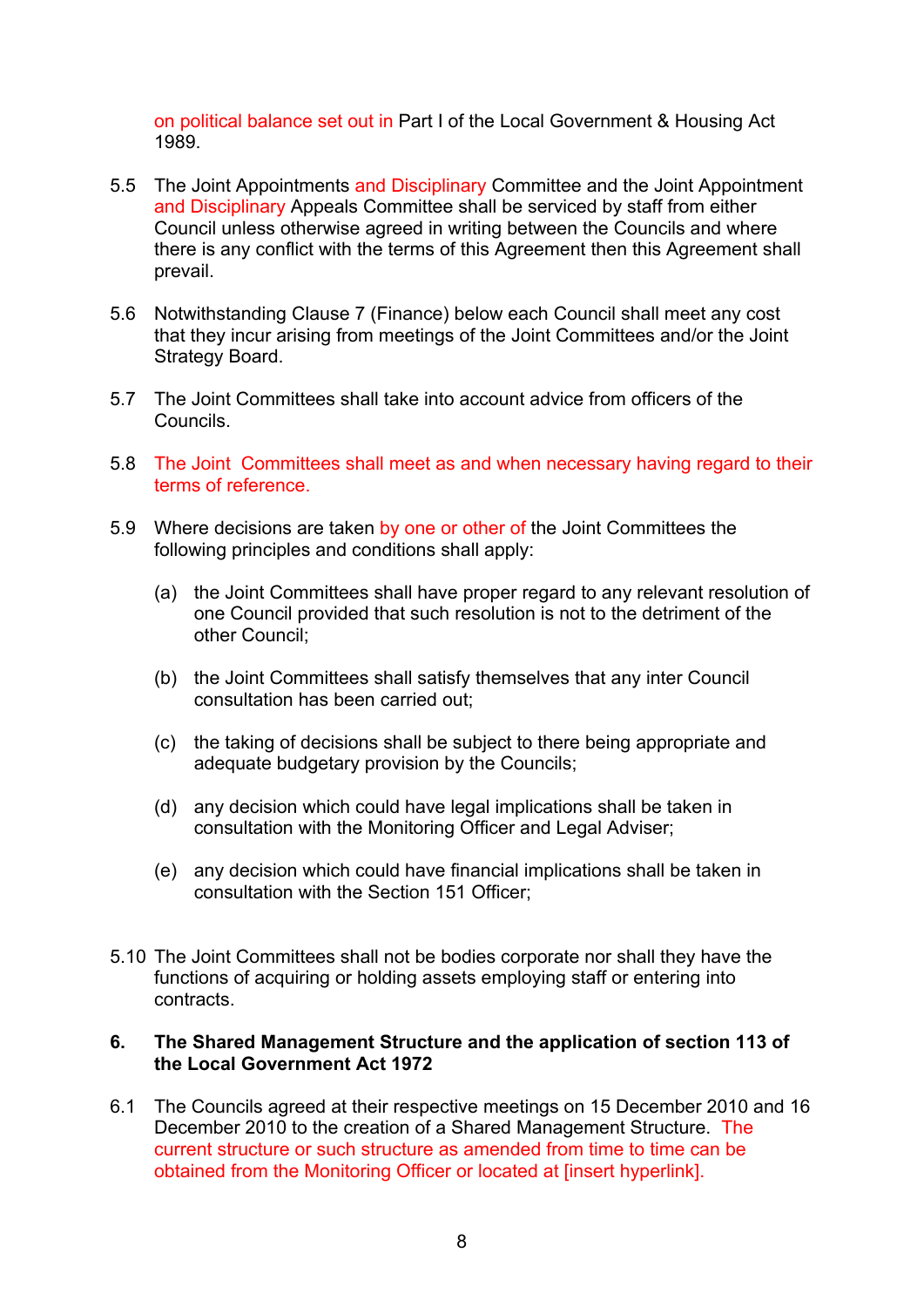- 6.2 Staff within the Shared Management Structure may be employed by either one of the Councils and having been so employed shall forthwith be placed at the disposal of the Council who is not their employer. Except where agreed otherwise in writing, all Shared Management appointments from 9 January 2015 shall be made by Breckland District Council and shall be placed at the disposal of South Holland District Council.
- 6.3 For superannuation purposes service rendered by an officer of one of the Councils whose services are placed at the disposal of the other in pursuance of section 113 of the Local Government Act 1972 and hence in pursuance of this Agreement is service rendered to the Council by whom he/she is employed
- 6.4 Any officer falling within the definition at 6.3 above shall be treated for the purposes of any enactment relating to the discharge of functions of a local authority as an officer of the other Council and members of the Shared Senior Management Team and other shared officers may act and shall have powers to act under the constitutions of the Councils.
- 6.5 The members of the Shared Senior Management Team and other shared officers shall divide their time fairly and reasonably between the Councils and shall not show bias towards one Council vis-à-vis the other.
- 6.6 The Chief Executive shall be the shared Head of Paid Service in respect of the workforce of the Councils. The Chief Executive shall lead the Shared Senior Management Team. Membership, frequency of meetings, terms of reference and other matters relating to the Shared Senior Management Team shall be at the discretion of the Chief Executive.
- 6.7 The Councils shall agree in writing financial arrangements as to the allocation of pension contributions including those relating to payments due in respect of the pension deficits of the two Councils upon the transfer appointment to or employment of staff within the Shared Senior Management Team.
- 6.8 Supervision and line management responsibilities in respect of the Shared Senior Management Team shall be as set out in the structure chart referred to in Clause 6.1 and in respect of any other individual shall be as determined by the relevant officer of the Shared Senior Management Team.

### **7. Finance**

- 7.1 The costs and savings arising from the creation of the Shared Senior Management Team shall be apportioned as follows:
	- 7.1.1 the costs of officer time and travel in supporting the project through the evaluation to implementation of the Shared Senior Management Team shall be absorbed by the employing authority;
	- 7.1.2 the one-off costs of external support to facilitate the creation of the Shared Senior Management Team including project management and recruitment consultants shall be apportioned equally;
	- 7.1.3 all redundancy and associated pension strain costs and subsequent redundancy, Employment Tribunal or other dismissal claim costs arising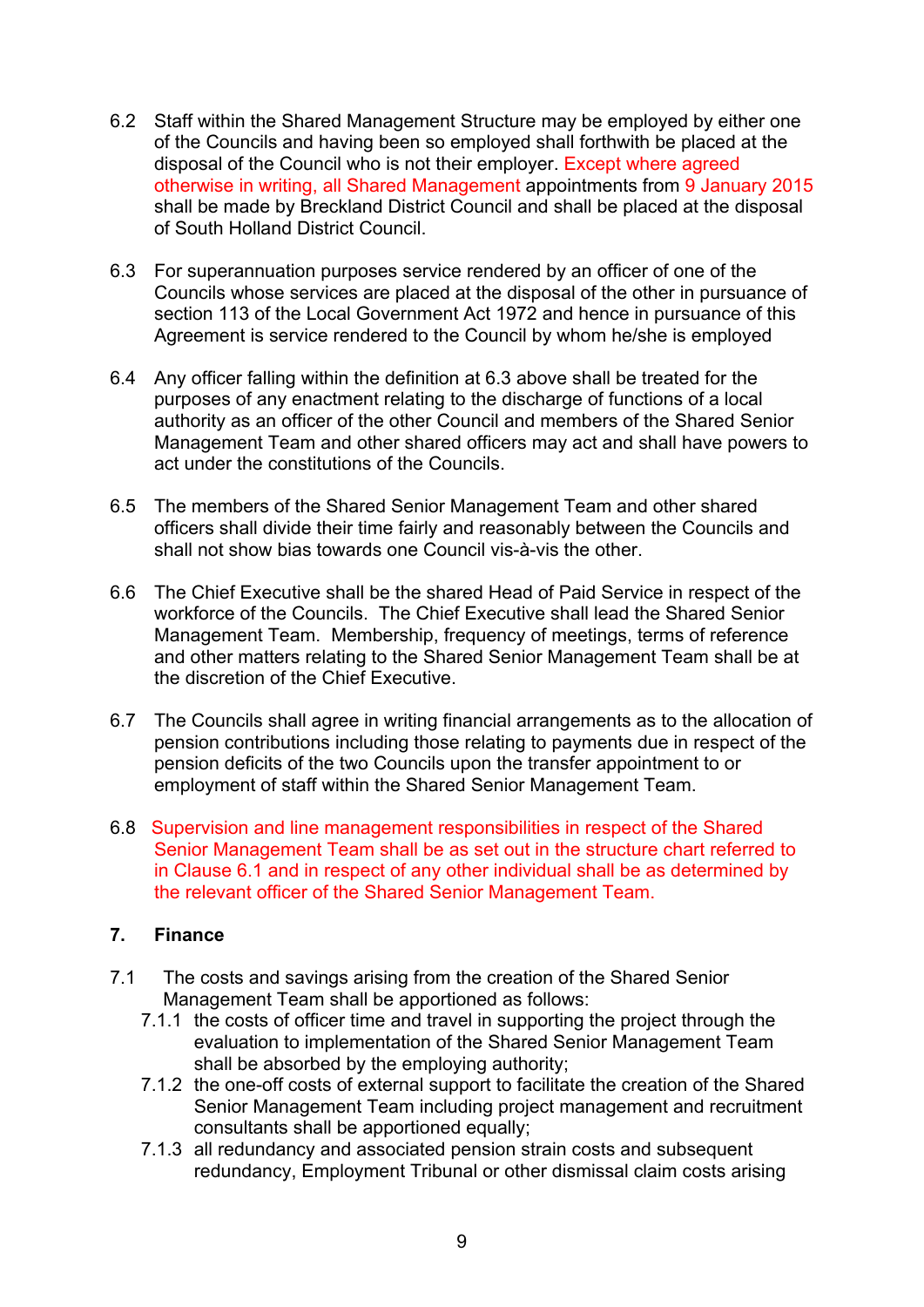from the creation or ongoing operation of the Shared Senior Management Team shall be apportioned equally unless the Councils agree otherwise in writing;

- 7.1.4 the ongoing salary and on-costs superannuation national insurance training travel and incidental costs of the Shared Senior Management Team and other shared officers and the costs incurred in servicing and advising the Joint Committees shall be apportioned equally unless the Councils agree otherwise in writing
- 7.1.5 any proposal to apportion or share on-going costs other than on an equal shares basis in a particular year shall only be made following a resolution of each Council's Cabinet on the recommendation of the s151 Officer and in the case of an apportionment that is a departure from the budget of each Council by its full Council.
- 7.2 The Section 151 Officer shall account to each of the authorities annually regarding the expenses of the Shared Senior Management Team by not later than 30th June following the end of the financial year and shall render valid VAT invoices accordingly.
- 7.3 Costs incurred upon termination shall be apportioned in accordance with clause 8 below.

### **8. Termination and Review**

- 8.1 This Agreement shall continue unless terminated in accordance with this Clause 8 PROVIDED ALWAYS THAT the provisions of this Clause 8 shall be subject to any other provision of this Agreement extending financial liability beyond termination.
- 8.2 Where one of the Councils proposes to withdraw from the Agreement for whatever reason that Council shall prepare a report to the Joint Strategy Board setting out its reasons. If the Joint Strategy Board acting reasonably cannot remedy the problem (and such remedy shall include invoking Clause 11 Dispute Resolution unless both Councils agree otherwise in writing) within a reasonable time and to the reasonable satisfaction of both Councils then the Council proposing to withdraw shall be at liberty to withdraw from this Agreement and to bring the arrangements for a Shared Management Structure to an end.
- 8.3 Where the reasons for the proposed withdrawal involve a proposal by an employing Council to suspend dismiss or discipline a particular member of that Council's staff and the Joint Strategy Board acting reasonably cannot remedy the problem within a reasonable time to the reasonable satisfaction of both Councils (and such remedy shall include invoking Clause 11 Dispute Resolution unless both Councils agree otherwise in writing) then the employing Council shall be at liberty to suspend dismiss or discipline the particular member of staff concerned and withdraw from this Agreement.
- 8.4 Where the reasons for the proposed withdrawal involve a proposal by a Council to suspend dismiss or discipline a particular member of the other Council's staff and the Joint Strategy Board acting reasonably cannot remedy the problem within a reasonable time to the reasonable satisfaction of both Councils (and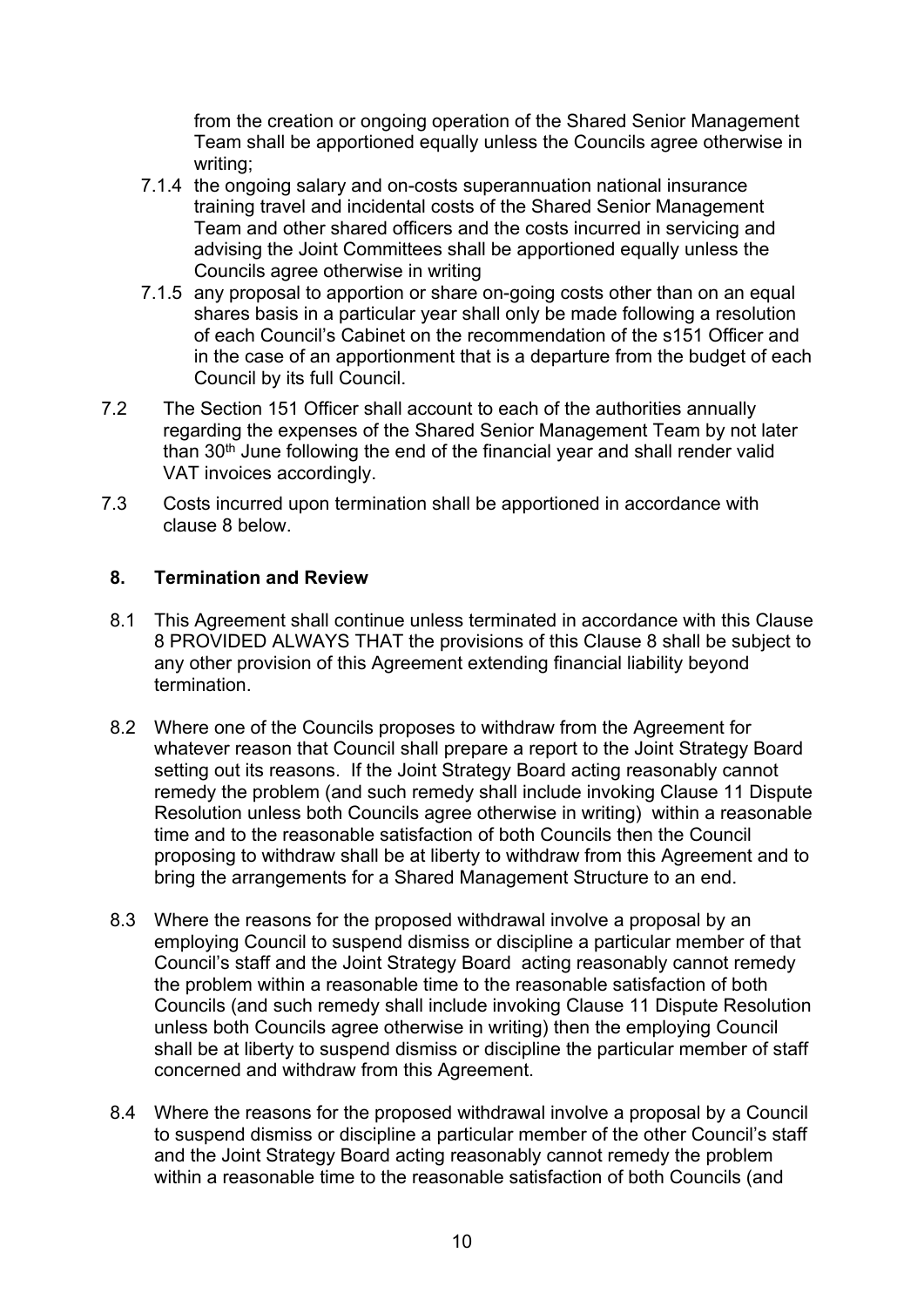such remedy shall include invoking Clause 11 Dispute Resolution unless both Councils agree otherwise in writing) then the Council so proposing shall be at liberty to withdraw from this Agreement.

- 8.5 Where either of the Councils terminates or withdraws from this Agreement they shall do so by giving to the other not less than six months' prior written notice and such a decision to terminate or withdraw may only be made by that Council acting by its full Council.
- 8.6 In the event of a termination for any reason the Councils shall:
	- (a) co-operate in terminating modifying restructuring assigning or novating contractual arrangements entered into to mutual advantage and properly and timeously execute any documents necessary;
	- (b) use best endeavours to secure an amicable and equitable financial settlement;
	- (c) immediately transfer or return any property including data belonging to the other Council;
	- (d) ensure that each Council is allocated a fair and reasonable proportion of the members of the Shared Senior Management Team subject to any necessary actions being taken as required by employment law or by the policies of the transferring council so that (1) each Council can maintain continuity in the provision of its services at a reasonable level of effectiveness and efficiency and (2) they become employed by the Council to which they are transferred.
- 8.7 In the event of a termination however and whenever occurring the costs consequential upon such termination including costs of recruitment selection administration but not salary costs after the date of termination shall subject always to clause 7.1.3 be apportioned equally between the Councils and each Council shall indemnify and keep indemnified the other Council in respect of that Council's share from and against any actions and causes of action claims demands proceedings damages losses costs charges and expenses whatsoever arising from or in connection with such termination or withdrawal and such indemnity shall continue after the termination of this Agreement.
- 8.8 The Councils may review and seek to amend this Agreement from time to time and in any event shall carry out a review as to the efficacy and relevance of its terms upon every second anniversary of the Commencement Date unless the Councils shall agree otherwise. All changes arising upon such reviews shall only take effect upon the completion and sealing of a formal amending Agreement.
- 8.9 No deletion, addition or modification to this Agreement shall be valid unless agreed in writing and sealed by the Councils.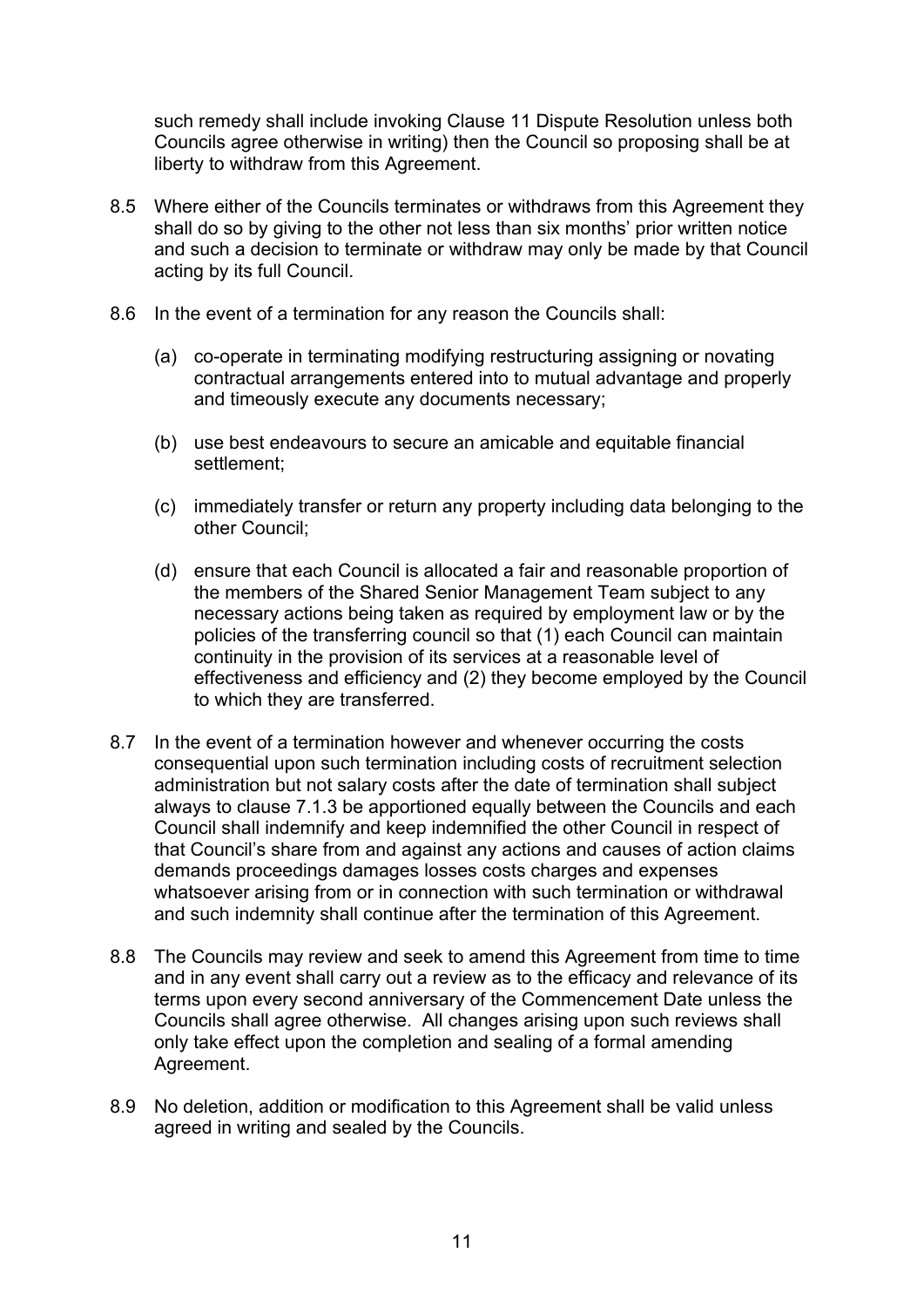#### **9. Head of Paid Service: Application of section 4 of the Local Government and Housing Act 1989**

- 9.1 The Chief Executive has been appointed Head of Paid Service by the Councils.
- 9.2 The Councils shall provide that officer with such staff accommodation and other resources as are in his/her opinion sufficient to allow his/her duties to be performed.
- 9.3 It shall be the duty of the Head of Paid Service where he/she considers it appropriate to do so in respect of any proposals of his/hers with respect to any of the matters specified below to prepare a report to either one or both of the Councils setting out his/her proposals. Where the proposals in question affect the Shared Management Structure or Shared Senior Management Team then any such report must be submitted to both Councils. The matters are:
	- 9.3.1 the manner in which the discharge by either one or both of the Councils of their different functions is co-ordinated;
	- 9.3.2 the number and grades of staff required by the Councils for the discharge of their functions;
	- 9.3.3 the organisation of the staff of the Councils; and
	- 9.3.4 the appointment and proper management of the staff of the Councils.
- 9.4 It shall be the duty of the Head of Paid Service as soon as practicable after he/she has prepared such a report to arrange for a copy of it to be sent to each member of either one or both of the Councils as the case may be.
- 9.5 It shall be the duty of each of the Councils separately to consider any such report by the Head of Paid Service at a meeting held not more than three months after copies of the report are first sent to councillors of one or both of the Councils.

### **10. Head of Paid Service: Supplementary**

- 10.1 Without prejudice to Clause 9 above it shall be the duty of the Head of Paid Service to ensure that all councillors have such access to and support from all officers of their Council and in particular to the Head of Paid Service and Shared Senior Management Team as they may reasonably expect.
- 10.2 Without prejudice to Clause 9 above the duties of the Head of Paid Service shall include advising the Joint Committees and advising the Cabinet of each Council in respect of executive functions within the meaning of the Local Authorities (Functions and Responsibilities) Regulations 2000 (as amended) or the full Council or relevant committee of each Council in respect of non executive functions within the meaning of the said regulations and the duty of the Head of Paid Service to advise the Councils shall include but not be limited to providing advice on: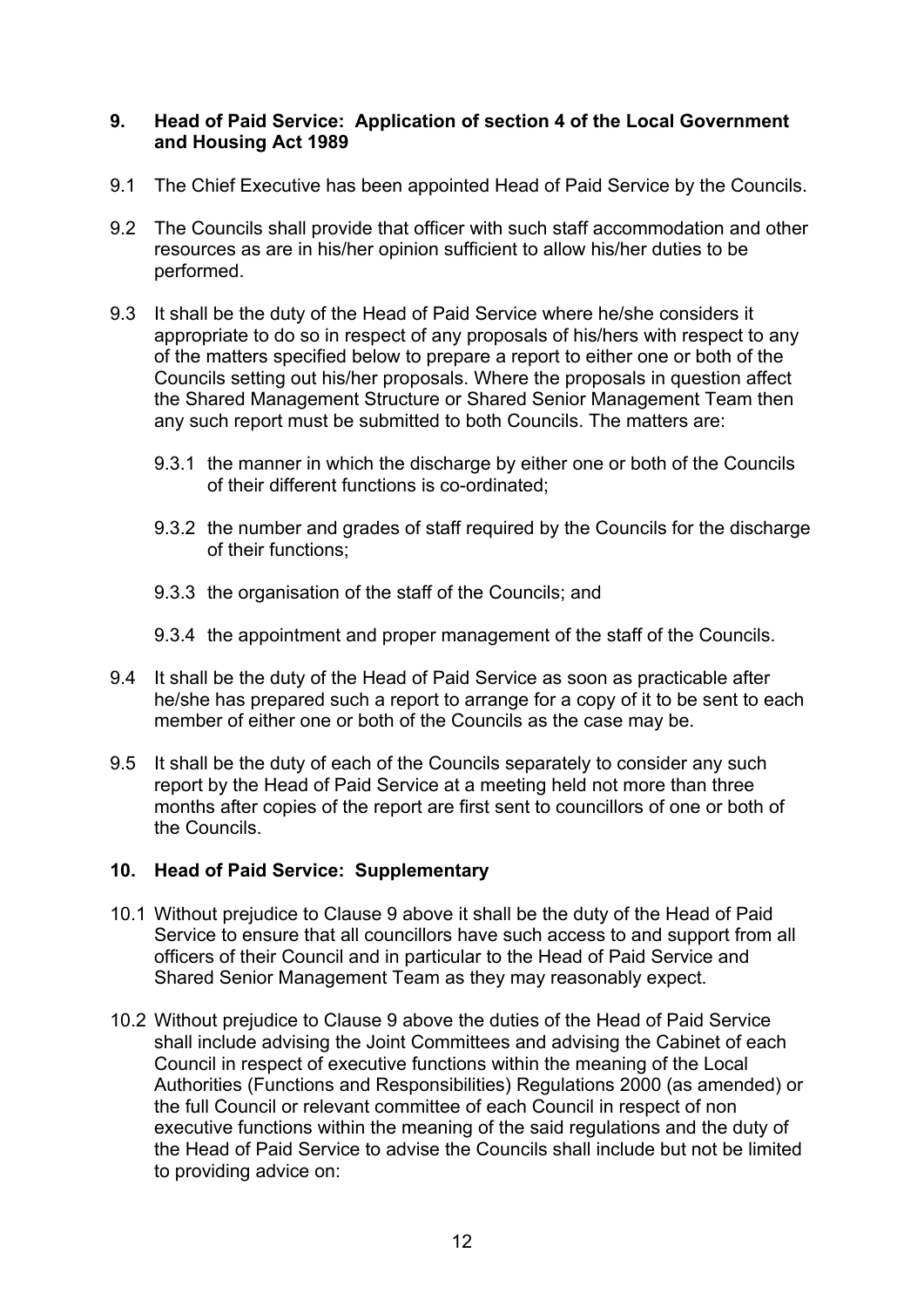- (a) The structure of the Shared Senior Management Team of the Councils;
- (b) The host employer for each post; and
- (c) Performance management of the Shared Senior Management Team.

## **11. Dispute Resolution**

- 11.1 In the event of a dispute concerning the construction or effect of this Agreement which cannot be resolved by the Joint Strategy Board the matter shall be referred to the Joint Appointments and Disciplinary Committee which shall take all reasonable steps to conciliate and resolve such dispute or difference whether by negotiation, mediation or any other form of dispute resolution procedures (with a view to resolution by discussion and negotiation).
- 11.2 In the event that a matter in dispute cannot be resolved under Clause 11.1 above the matter shall (unless the Councils agree otherwise in writing) be referred to an arbitrator under Clause 11.3 below.
- 11.3 The arbitrator shall be appointed with the agreement of the Councils or in the event that agreement cannot be reached by the President or other chief officer of the Chartered Institute of Arbitrators or such other professional body appropriate to the matter in dispute (such body to be determined by the Chief Executive). The costs of arbitration shall be borne jointly by the Councils.
- 11.4 The resolution of unresolved disputes in respect of the expenses of any Joint Committee to which section 103(b) the Local Government Act 1972 applies shall be determined in accordance with that section by a single arbitrator agreed on by the Councils or in default of agreement appointed by the Secretary of **State**
- 11.5 For the avoidance of doubt this Clause shall remain in effect after the termination or expiry of this Agreement to confer powers on the Councils to resolve matters remaining in dispute.

## **12. No Fetter of Discretion**

12.1 Nothing in this Agreement shall fetter the discretion of the Councils.

### **13. Liabilities**

13.1 The Councils shall be jointly and severally liable to any third parties in respect of all actions and causes of action claims demands proceedings damages losses costs charges and expenses directly arising from this Agreement. Each council shall indemnify and keep indemnified the other Council from and against and to the extent of the indemnifying Council's liability for any actions and causes of action claims demands proceedings damages losses costs charges and expenses directly arising from or in connection with this Agreement and such liability and indemnity shall continue after the termination of this Agreement.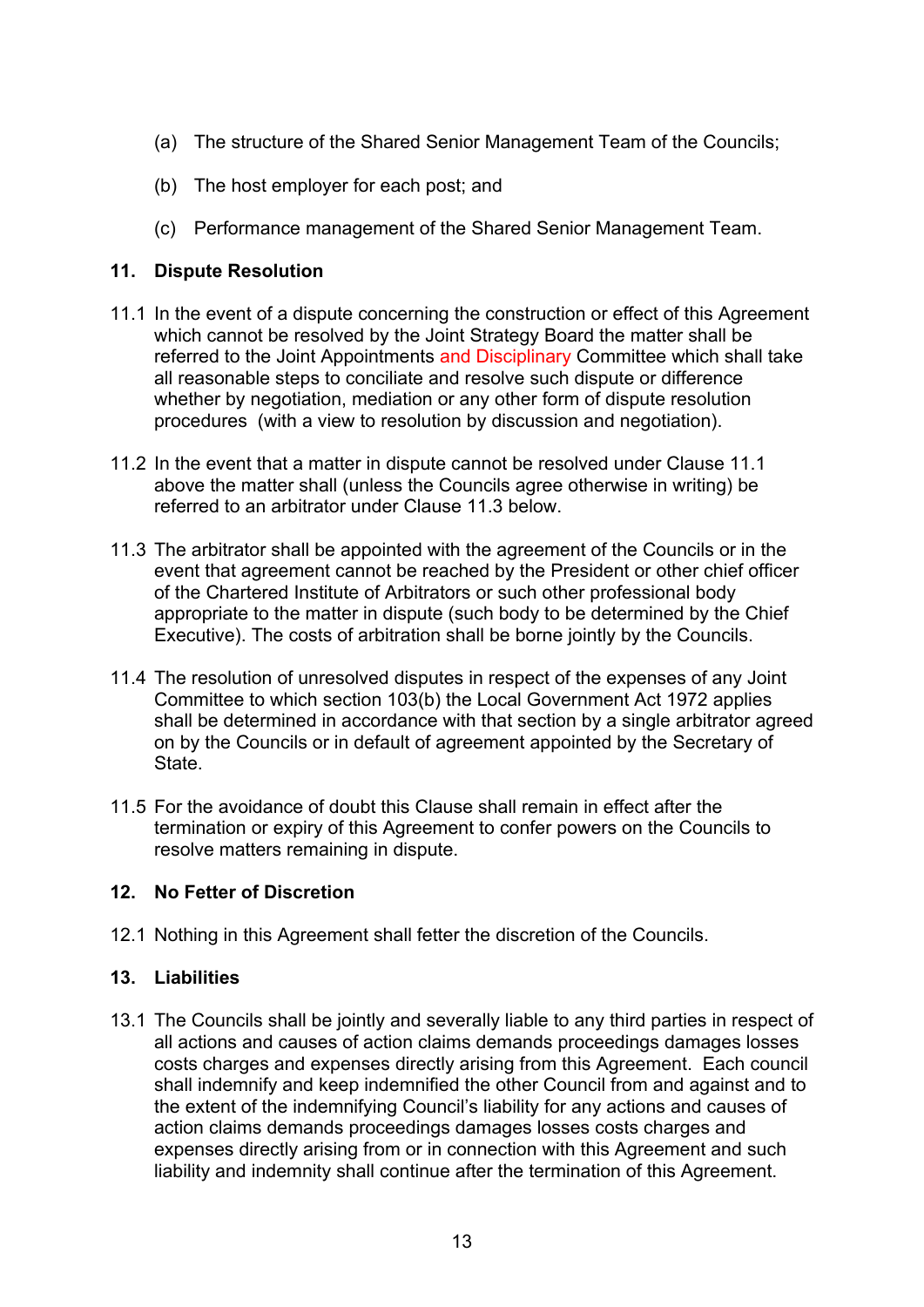- 13.2 Each Council shall ensure that it has all appropriate insurances relating to public liability employee liability professional indemnity and Member indemnity to cover any liabilities arising under this Agreement.
- 13.3 Each Council shall ensure that such insurance shall cover any officer employed by the other Council whilst that officer is conducting business for and has been placed at its disposal

#### **14. Intellectual Property Rights**

- 14.1 Each Council shall retain the ownership of all Intellectual Property Rights it owns as at 1 April 2011 in any materials which it has created or the creation of which was undertaken by a third party which it commissioned to create those materials.
- 14.2 Any new material created jointly by the Councils in the course of provision of the Shared Senior Management Team shall belong to the Councils jointly unless otherwise agreed in writing.
- 14.3 Each Council hereby grants a licence to the other to use its Intellectual Property Rights incorporated in or appearing from the materials referred to in clauses 14.1 and 14.2 for the purposes of the performance of this Agreement and the delivery of all services by the Councils.

#### **15. Notice**

15.1 Any notice to be served under this Agreement shall be valid and effective if it is addressed to the Chief Executive and delivered by e-mail fax prepaid recorded delivery post or delivered by hand to the other Council's principal office.

#### **16. Rights and Duties Reserved**

16.1 Nothing in this Agreement shall prejudice or fetter the proper exercise of any function by the Councils or their officers.

#### **17. Legal and other Fees**

17.1 Each Council shall bear its own legal and other fees in relation to the preparation and completion of this Agreement.

#### **18. Provision of Statistical Information Accounts and other Documents etc.**

- 18.1 Each Council shall make available to the other such statistical information which each Council may from time to time reasonably require.
- 18.2 Without prejudice to any provision in this Agreement requiring the keeping of records the supply of statistics or the provision of information the Councils shall keep such other records and details of or concerning the Shared Senior Management Team or their performance as the Councils may require and shall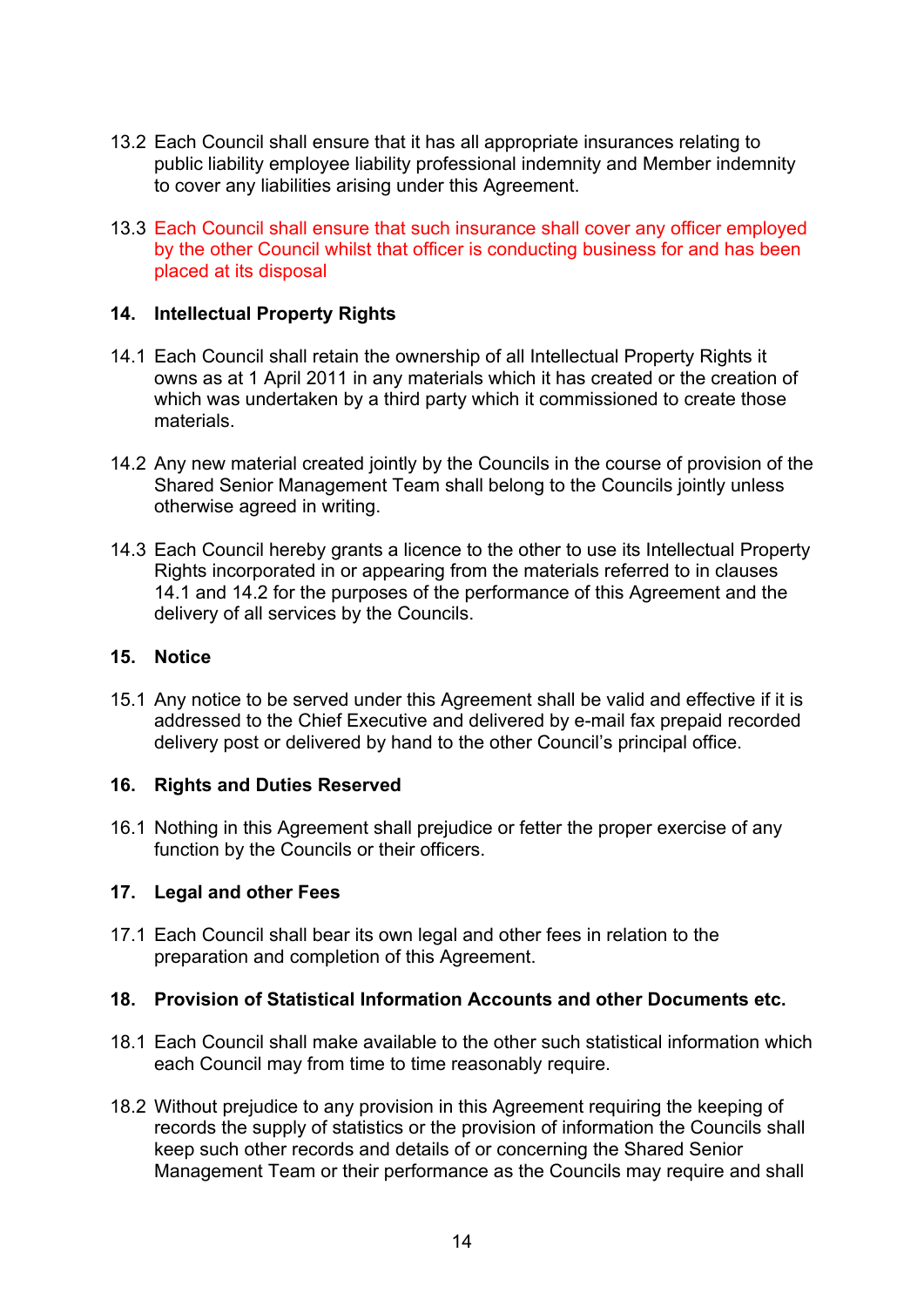produce or provide to the other copies whether kept electronically or in paper format of such accounts invoices orders contracts receipts statistics and other information or documents touching or concerning or arising from this Agreement or their performance of this Agreement as and when and in such form as each Council may reasonably require.

- 18.3 Without prejudice to any provision in this Agreement the Councils shall keep and maintain all necessary information and shall provide all necessary assistance to enable each Council to complete all necessary official returns or statistics related to this Agreement.
- 18.4 The Councils shall supply each other with such assistance and information as each Council may require to enable it to allocate such expenditure as each Council may incur under this Agreement.

### **19. Audit**

- 19.1 Each Council's external and internal auditors shall have the like powers set out in The Local Authority Audit and Accountability Act 2014 and any subsequent amending repealing and superseding legislation. Each Council shall at all reasonable times (including following the termination for whatever reason of this Agreement) allow or procure for any auditor for the purposes of an external or internal audit immediate access to and permission to copy and remove any copies of and permission to remove the originals of any books records and information in the possession or control of either Council which in any way relates to or are or were used in connection with this Agreement including (but without limitation) any of each Council's data and any such information stored on a computer system operated by a contractor servant or agent of the other Council.
- 19.2 Each Council will provide all practicable co-operation and afford all appropriate access to personnel and records in order to assist the requesting Council in carrying out any investigations which are already under way at the Commencement Date and any investigations which are carried out after the termination or expiry of this Agreement but which relate to any period during which the Shared Management Structure was in effect.

### **20. No Partnership**

20.1 Nothing in this Agreement shall be construed as establishing or implying any legal partnership or joint venture between the Councils.

## **21. Anti-Corruption**

- 21.1 Either Council may cancel this Agreement at any time and recover from the other the amount of any loss resulting from such cancellation if any of the following apply:
	- (a) the other Council has offered or given or agreed to give to any person any gift or consideration as an inducement or reward (1) for doing or forbearing to do or for having done or forborne to do any action in relation to the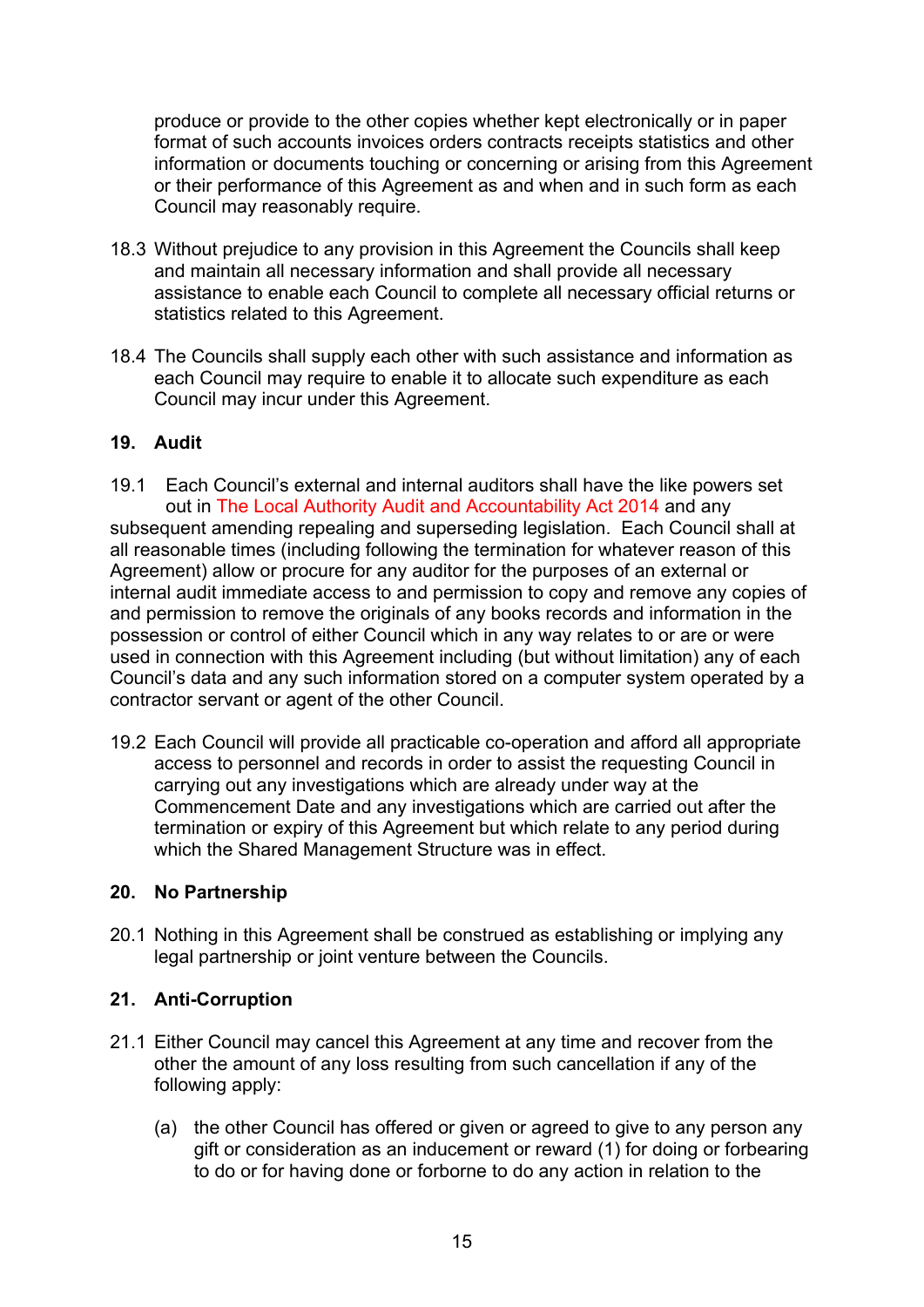obtaining or execution of the Agreement or any other contract with the Council (2) for showing or forbearing to show favour or disfavour to any person in relation to the Agreement or any other contract with the Council;

- (b) any person employed by or acting on behalf of the other Council (whether with or without the other Council's knowledge or consent) acts in similar manner to that set out in sub Clause (a) above;
- (c) in relation to any contract or potential contract with the Council the other Council or any person employed by or acting on behalf of the other Council shall have committed any offence under the Prevention of Corruption Acts 1906 to 1916 or any amendment or replacement of them or the Bribery Act 2010 or shall have given any fee or reward the receipt of which is an offence under Sub Section (2) of Section 117 of the Local Government Act 1972.

#### **22. Discrimination**

22.1 The Councils shall not unlawfully discriminate within the meaning and scope of the provisions of the Equality Act 2010 and any other legislation prohibiting discrimination on any grounds whatsoever. The Councils shall take all reasonable steps to secure the observance of these provisions and any statutory provisions amending or replacing the same by its employees in the performance of the Agreement.

#### **23. Human Rights/Safeguarding**

23.1 The Councils in the performance of this Agreement shall comply with the provisions of the Human Rights Act 1998 and the Safeguarding Vulnerable Groups Act 2006 in all respects as if the Joint Committees were public bodies within the meaning of the Act. The Councils shall indemnify and keep indemnified each other against all actions and causes of action claims demands proceedings damages losses costs charges and expenses whatsoever in respect of any breach by the one Council of this Clause and such indemnity shall continue after the termination of this Agreement.

### **24. Freedom of Information**

24.1 It is agreed that the Councils are subject to the provisions of the Freedom of Information Act 2000 and the Environmental Information Regulations. Each waives all claims of commercial or other confidentiality in respect of this Agreement.

#### **25. Survival of this Agreement**

25.1 In so far as any of the rights and powers of the Councils provided for in this Agreement shall or may be exercised or exercisable after the termination or expiry of this Agreement the provisions of this Agreement conferring such rights and powers shall survive and remain in full force and effect notwithstanding such termination or expiry.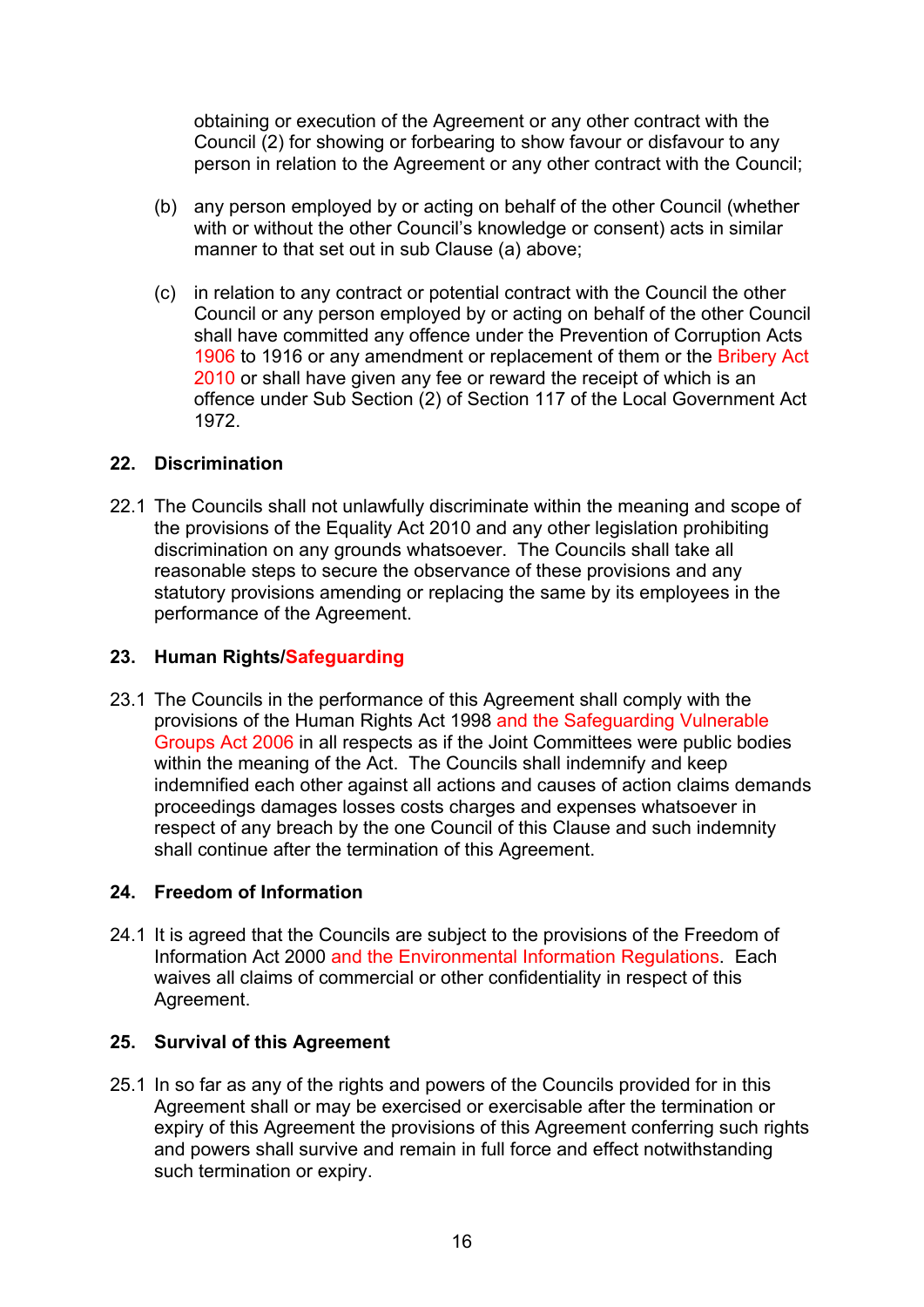25.2 In so far as any of the obligations of the Councils provided for in this Agreement remain to be discharged after the termination or expiry of this Agreement the provisions of this Agreement imposing such obligations shall survive and remain in full force and effect notwithstanding such termination or expiry.

#### **26. Whole Agreement**

26.1 This Agreement constitutes the whole agreement and understanding of the Councils as to its subject matter and there are no extant prior or contemporaneous agreements between the Councils.

#### **27. Waiver**

27.1 Failure by either Council at any time to enforce any provision of this Agreement or to require performance by the other or others of any of the provisions of this Agreement shall not be construed as a waiver of any such provisions and shall not affect the validity of this Agreement or any part or the right of that party to enforce any terms and provision of this Agreement.

#### **28. Severance**

28.1 If any term or provision of this Agreement shall in whole or in part become or shall be declared by any court of competent jurisdiction to be invalid or unenforceable in any way such invalidity or unenforceability shall in no way impair or affect any other term or provision all of which shall remain in full force and effect.

#### **29. Headings**

29.1 Headings contained in this Agreement are for reference purposes only and shall not affect the validity or construction of this Agreement.

#### **30. Governing Law**

30.1 This Agreement shall be governed by and interpreted in accordance with English law and the Councils submit to the exclusive jurisdiction of the English courts.

#### **31. Contracts (Rights of Third Parties) Act 1999**

31.1 The Councils do not intend that any term of this Agreement should be enforceable by any third party as provided by the Contracts (Rights of Third Parties) Act 1999.

#### **32. Non-assignment**

32.1 Neither of the Councils shall be entitled to assign this Agreement or any of its rights and obligations under it without the written consent of the other (which consent the other Council may in its absolute discretion withhold).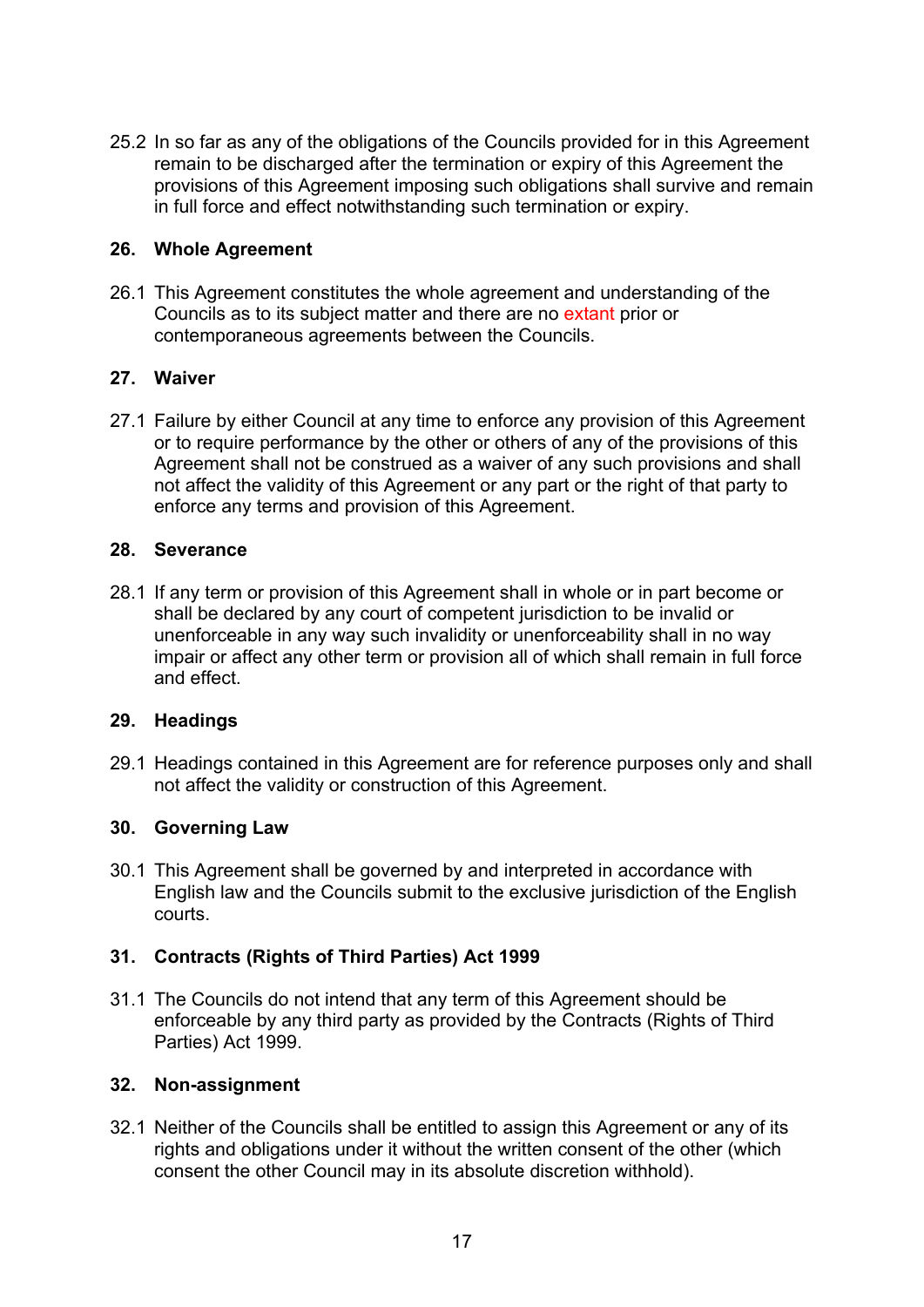#### **33. Disruption**

33.1 The Councils shall take reasonable care to ensure that in the execution of this Agreement it does not disrupt the operations of the other Council its employees or any other third party.

#### **34. Health and Safety**

- 34.1 Each Council shall promptly notify the other of any health and safety hazards which may arise in connection with the performance of this Agreement and shall promptly notify each other of any health and safety hazards which may exist or arise at a Council's premises and which may affect the performance of this Agreement.
- 34.2 While on the Council's premises, the Shared Senior Management Team shall comply with any health and safety measures implemented by the Council in respect of employees and other persons working on those premises.
- 34.3 Each Council shall notify the other immediately in the event of any incident occurring in the performance of this Agreement on the Council's premises where that incident causes any personal injury or damage to property which could give rise to personal injury.
- 34.4 The Councils shall comply with the requirements of the Health and Safety at Work etc. Act 1974 and any other acts, orders, regulations and codes of practice relating to health and safety, which may apply to employees and other persons working on Council premises in the performance of this Agreement.
- 34.5 The Councils shall ensure that their health and safety policy statements (as required by the Health and Safety at Work etc Act 1974) are made available to each other on request.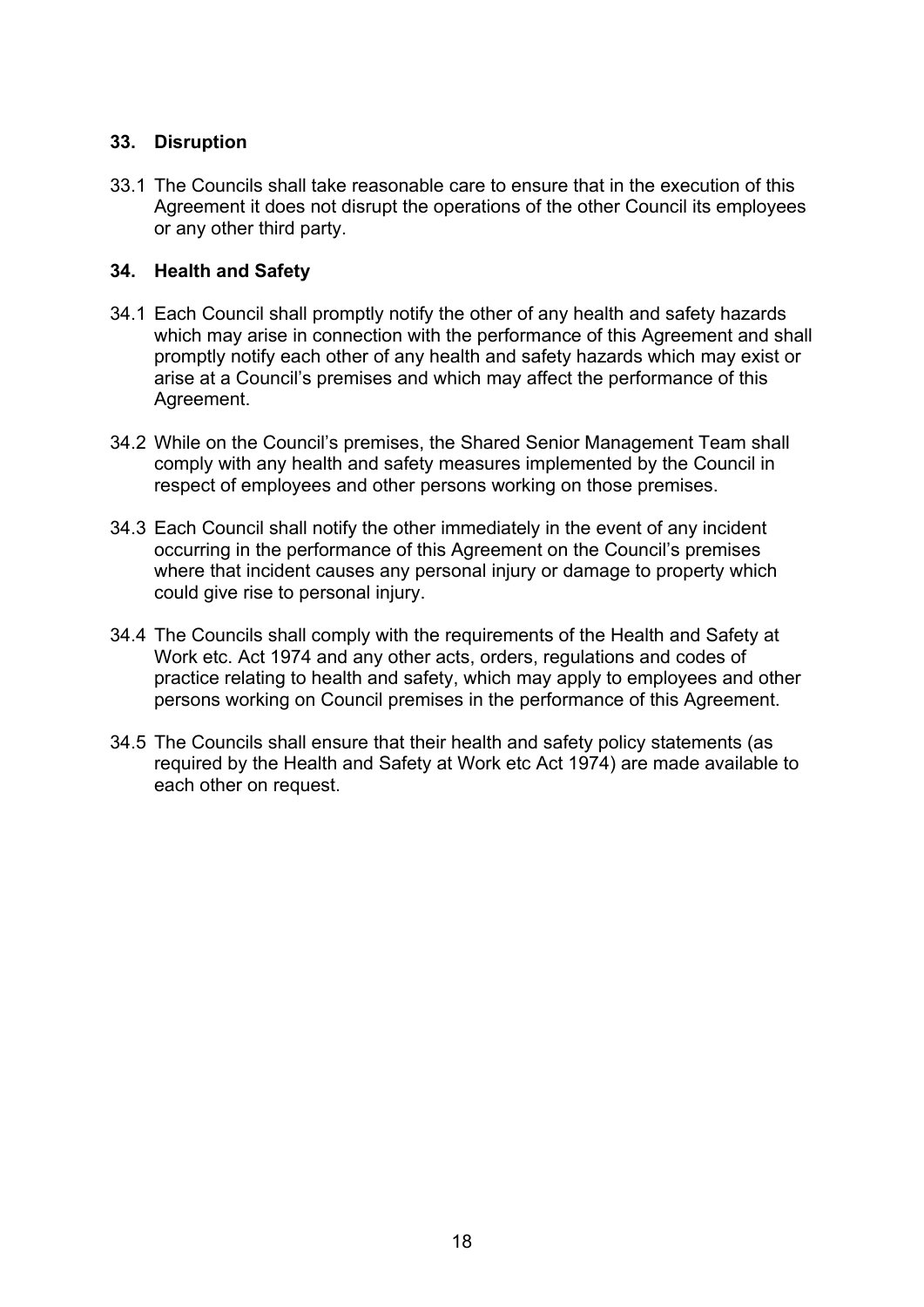**IN WITNESS** of which this Agreement has been executed as a Deed on the fist day before written

**The Common Seal of Breckland District Council was fixed here in the presence of:**

**Authorised Officer**

**The Common Seal of South Holland District Council was fixed here in the presence of:**

**Authorised Officer**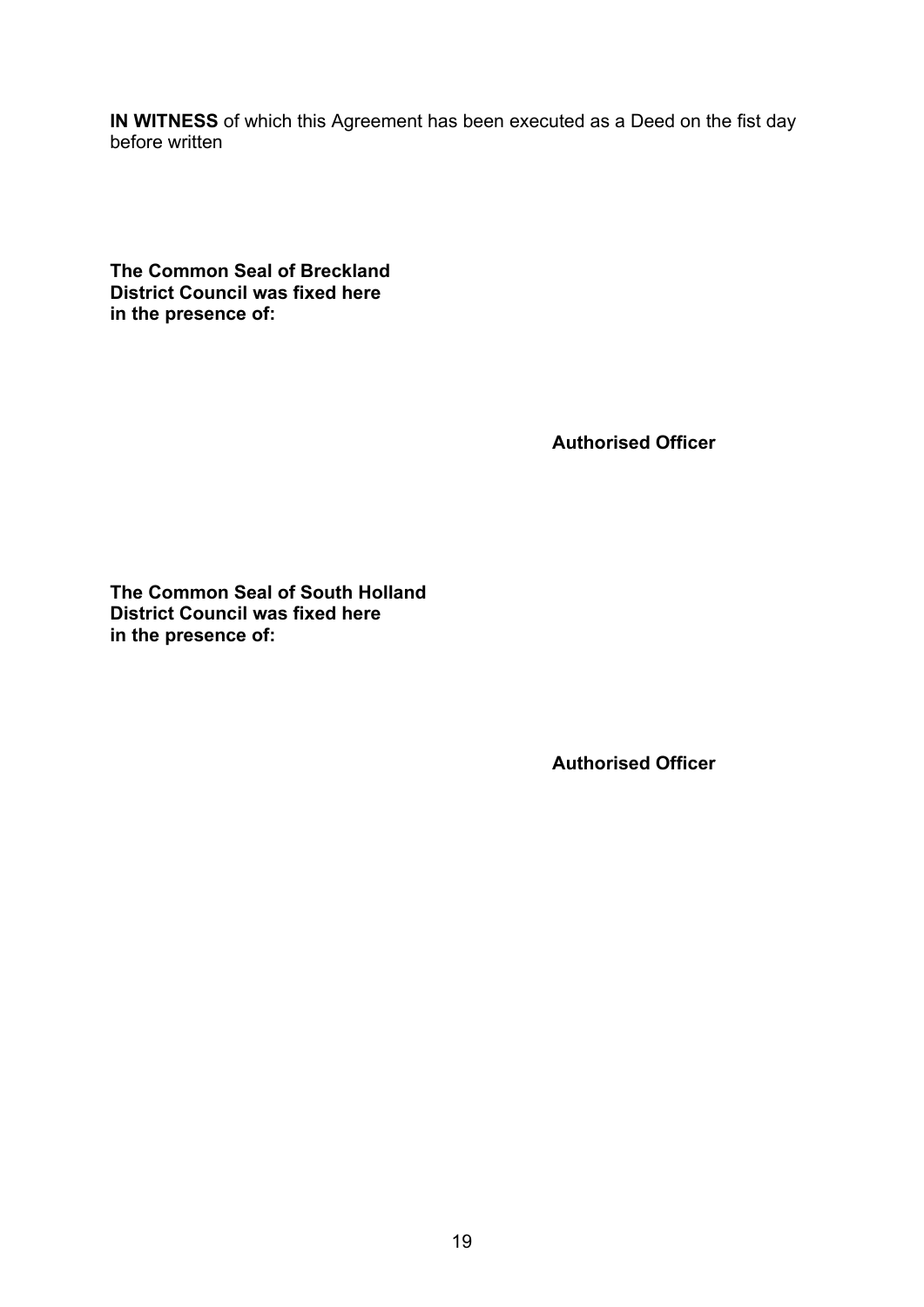#### **This schedule relating to the JOINT APPOINTMENTS COMMITTEE has been deleted and a hyperlink has been included in the Agreement.**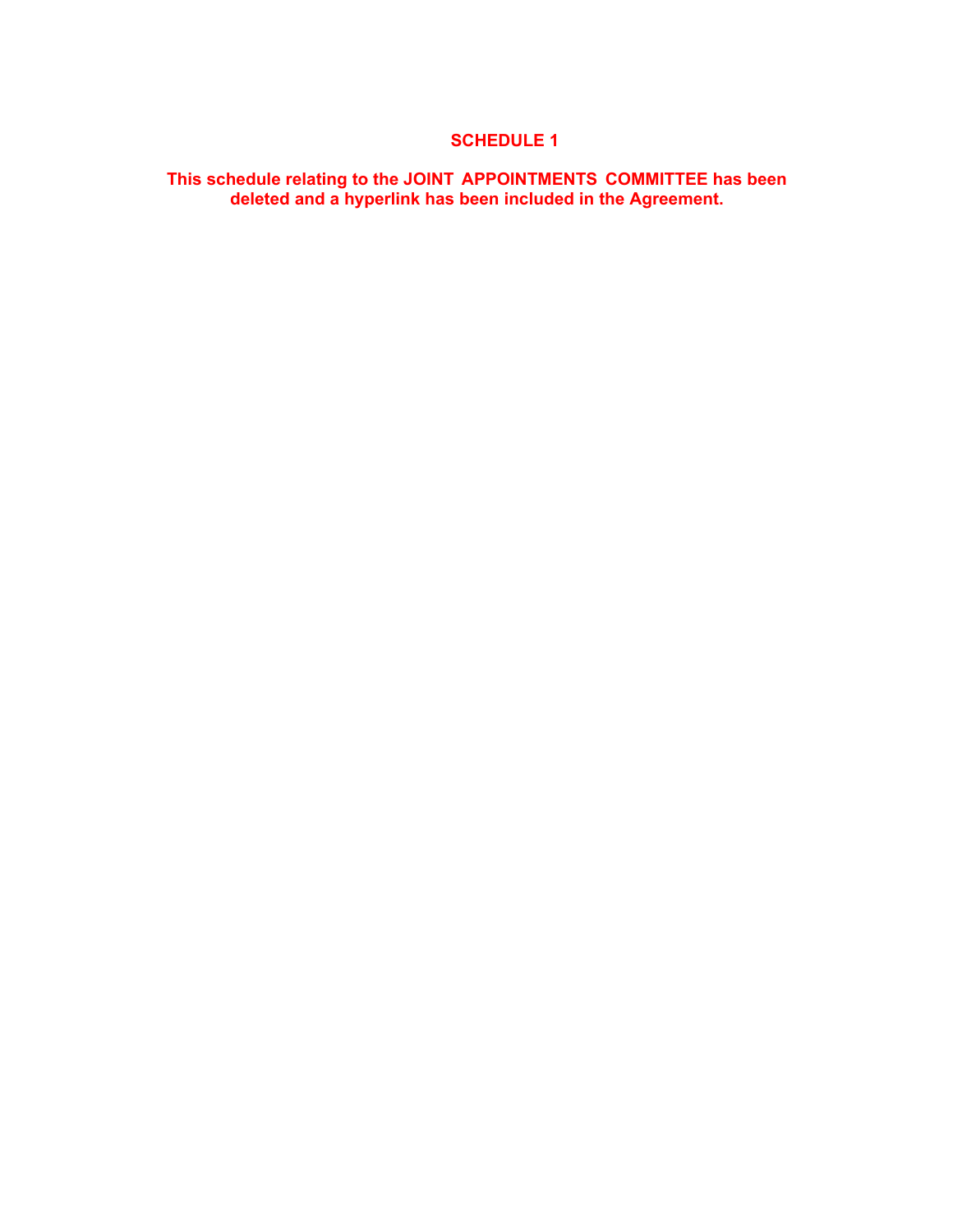#### **This schedule relating to the JOINT APPOINTMENTS A P P E A L S COMMITTEE has been deleted and a hyperlink has been included in the Agreement.**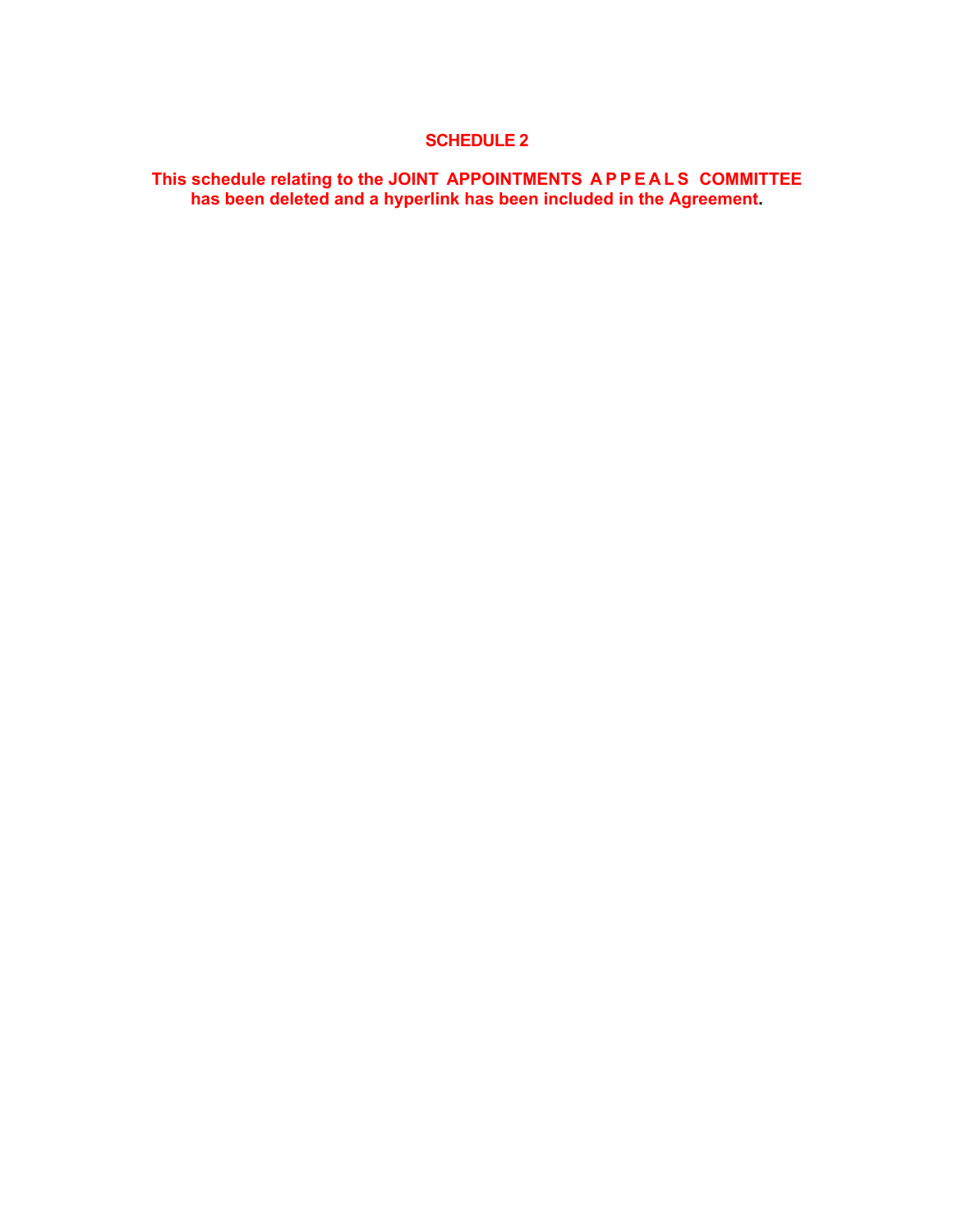#### **South Holland District Council and Breckland Council Joint Strategy Board**

#### **Terms of Reference**

#### **Background**

South Holland District Council and Breckland Council entered into a shared management arrangement form 1 April 2011. The Agreement remains in force until terminated by either or both of the Councils. To support the joint management structure and joint working of the councils, it has been agreed that meetings of the Joint Strategy Board will be held to consider matters of interest, opportunities for joint working and any potential further joint working of the two councils.

#### **Role and function**

The Joint Strategy Board is not a decision-making group.

The Joint Strategy Board will have the following roles and functions:

- 1. Monitoring the shared management arrangements and seeking to resolve disputes in accordance with Clause 8 and Clause 11
- 2. Advising on proposals brought forward on shared management arrangements and other joint working between the councils
- 3. To explore areas of Corporate Planning that are of mutual interest
- 4. To consider areas of innovation and budget efficiencies across both Councils
- 5. To submit proposals arising from 2, 3 and 4 above through formal decision making process at each council.

#### **Membership/Attendance**

The Joint Strategy Board will comprise:

- o All Cabinet members of each Council
- o The Chief Executive

No substitutions to be allowed

Other officers and/or members may be invited to attend meetings of the Joint Strategy Board by the Chief Executive or by the Leaders of the two Councils (who must agree any such an invitation in advance of the meeting)

#### **Meetings**

The Joint Strategy Board will normally meet annually. In addition the Leaders and Deputy Leaders will normally meet at least once between meetings of the Joint Strategy Board.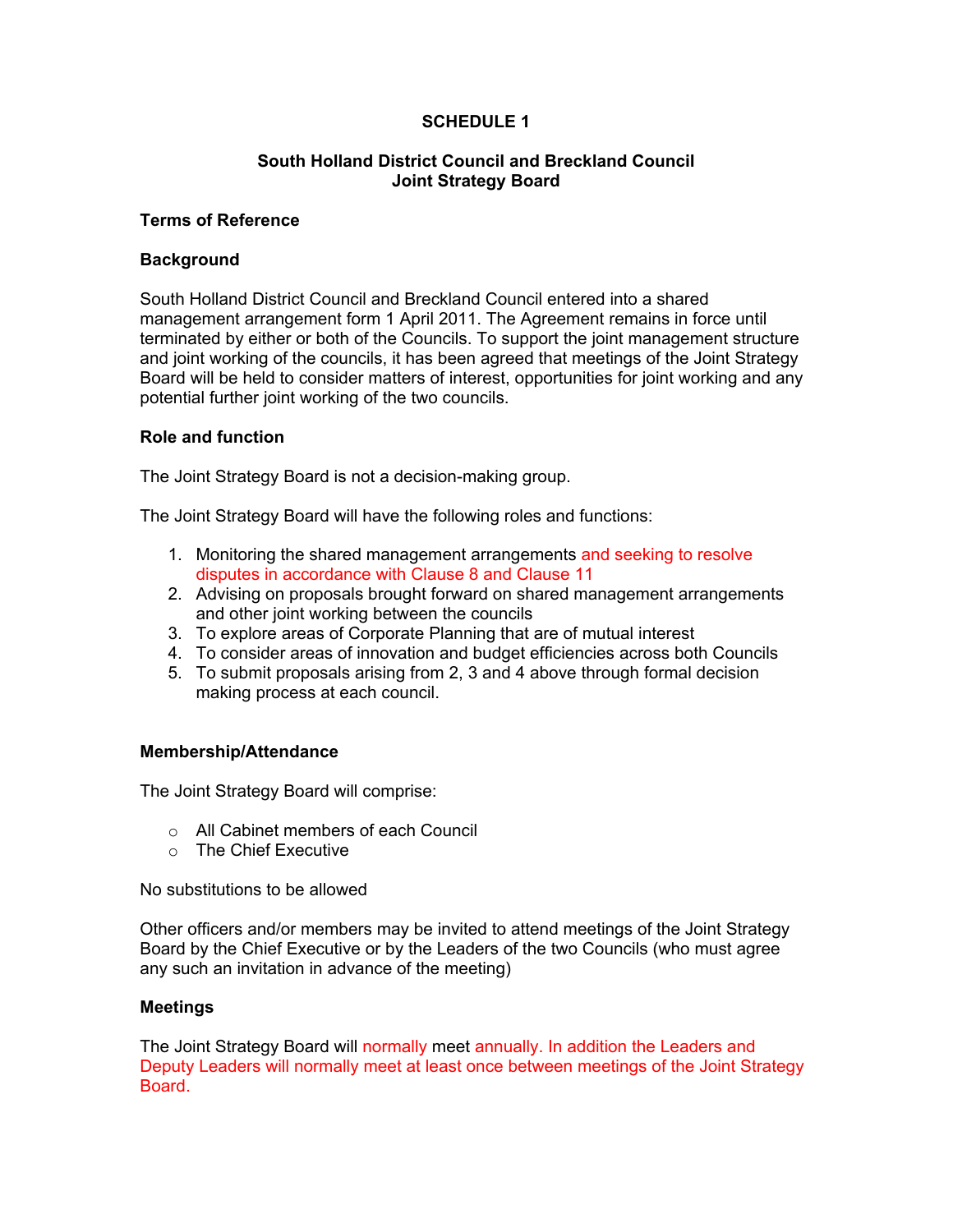The meetings will be chaired alternately by the Leader of each Council.

Administration for the meeting will be undertaken by the Democratic Services Team at each Council

Minutes of each meeting will be prepared by the Chief Executive within fourteen days of the meeting and will be circulated to all members of the Joint Strategy Board. Action points will be prepared by the Chief Executive and will be circulated to all shared managers.

Shared managers shall undertake all actions allocated to them, or shall allocate and disseminate those actions to staff for whom they are responsible. Shared Managers shall report back to the Joint Strategy Board as required by the Board.

These terms of reference will be reviewed every two years at the first meeting after the start of the municipal year and may be varied by agreement between the Councils